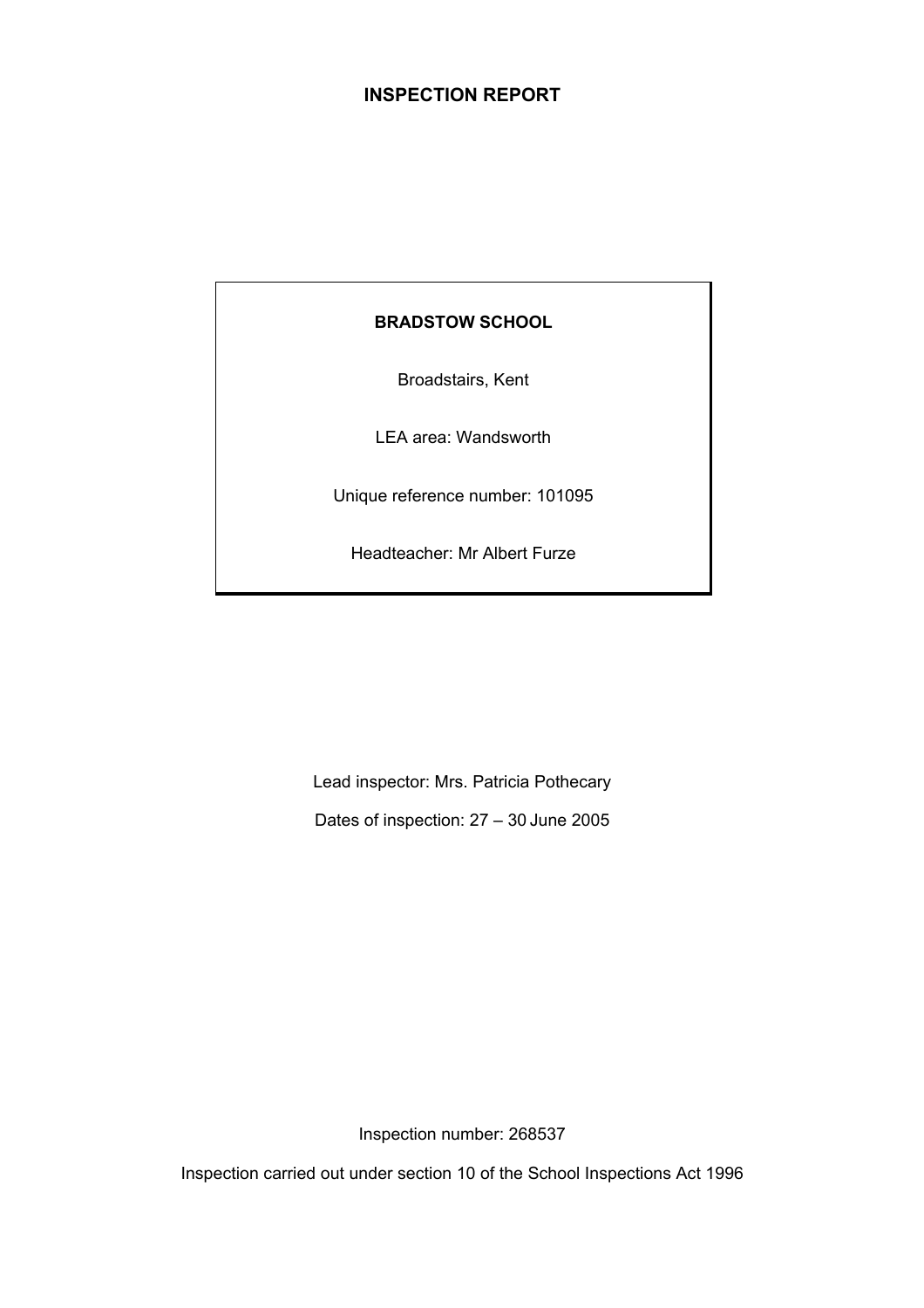# © Crown copyright 2005

This report may be reproduced in whole or in part for non-commercial educational purposes, provided that all extracts quoted are reproduced verbatim without adaptation and on condition that the source and date thereof are stated.

Further copies of this report are obtainable from the school. Under the School Inspections Act 1996, the school must provide a copy of this report and/or its summary free of charge to certain categories of people. A charge not exceeding the full cost of reproduction may be made for any other copies supplied.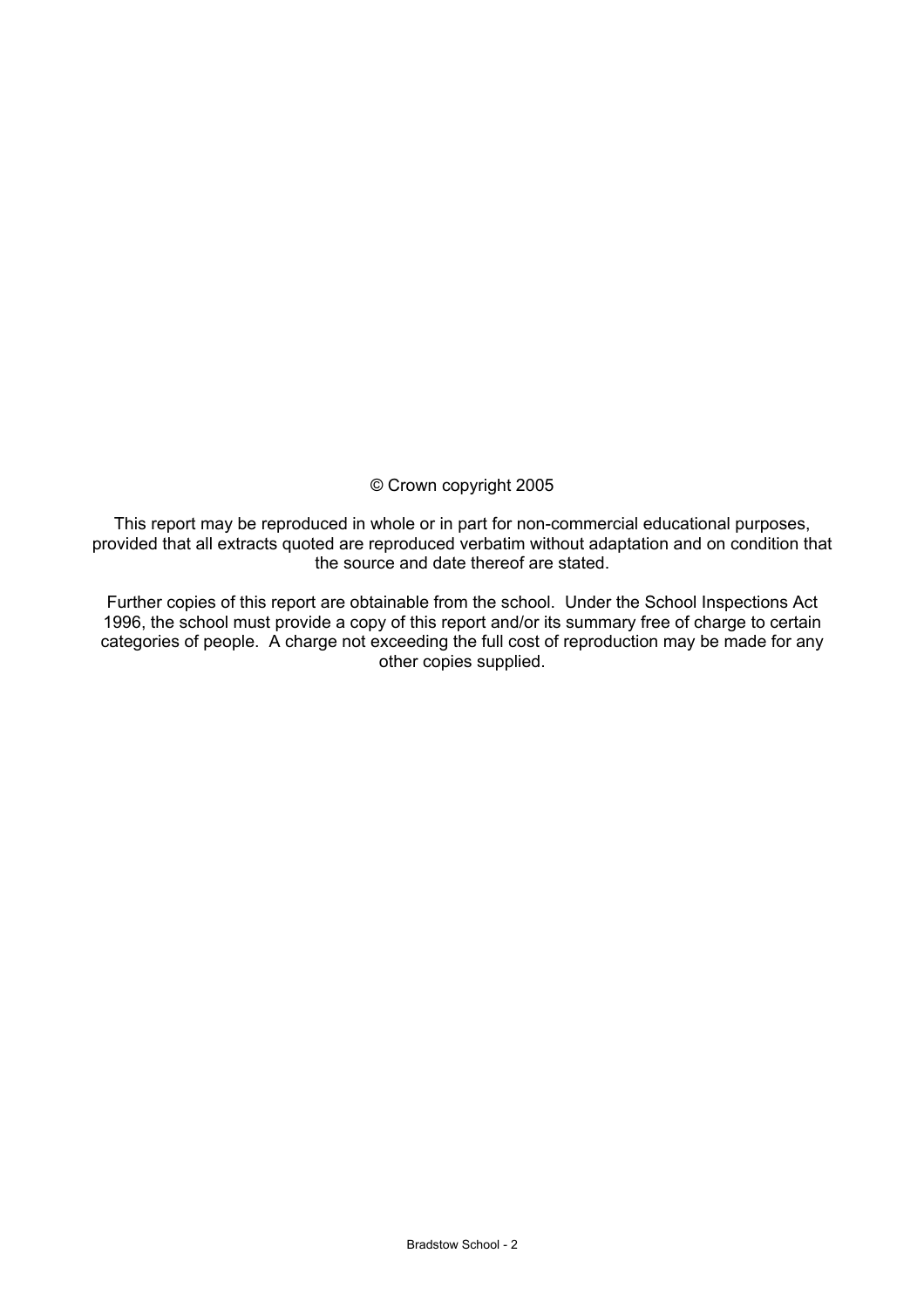# **INFORMATION ABOUT THE SCHOOL**

| Type of school:                                       | Special                                         |
|-------------------------------------------------------|-------------------------------------------------|
| School category:                                      | <b>Community Special</b>                        |
| Age range of pupils:                                  | $5 - 19$                                        |
| Gender of pupils:                                     | Mixed                                           |
| Number on roll:                                       | 48                                              |
| School address:                                       | 34 Dumpton Park Drive<br><b>Broadstairs</b>     |
| Postcode:                                             | Kent<br><b>CT10 1BY</b>                         |
| Telephone number:                                     | 01843 862123                                    |
| Fax number:                                           | 01843 866648                                    |
| Appropriate authority:<br>Name of chair of governors: | <b>Local Education Authority</b><br>Mr J Murphy |
| Date of previous inspection:                          | November 1998                                   |

# **CHARACTERISTICS OF THE SCHOOL**

Bradstow is a community residential special school for 50 girls and boys aged 5 to 19 years who have autism with severe learning difficulties (SLD) and challenging behaviour. There are 48 pupils on roll and 9 are girls. The youngest pupils currently attending the school are in year 5. Those in the sixth form are called students. Over half the pupils and students are of white British heritage and just under half are spread broadly evenly between more than 10 other ethnic groups. Two pupils speak English as an additional language at an early stage of acquisition. Every pupil and student has a statement of special educational need for autism. All the pupils and students in the school have previously attended other special schools for pupils with SLD which could not cope with their severely challenging behaviour. This makes Bradstow an unusual and highly specialised special school. Attainment on entry is very well below national averages although socio-economic backgrounds are average. The school uses 3 sites, the main school and two off site hostels close by. Pupils are resident for 7 days a week during term time and go home for half term and holidays. This is a Wandsworth school, but located in Kent, resulting in long journeys for parents, pupils and governors. Pupil and student mobility is low, but they join the school in all age groups. The last childcare inspection was in February 2005 and care standards inspection was in February 2004.

The school is recognised by the DfES as a Regional Resource for Low Incidence Disabilities. The school is not involved with any local or national initiatives. It has Investor in People status from 2003 and won a Unified Guidance award and the Wandsworth Schools Charter award in 2003. Significant partners include Thanet College, local special schools and the Royal London School for the Blind.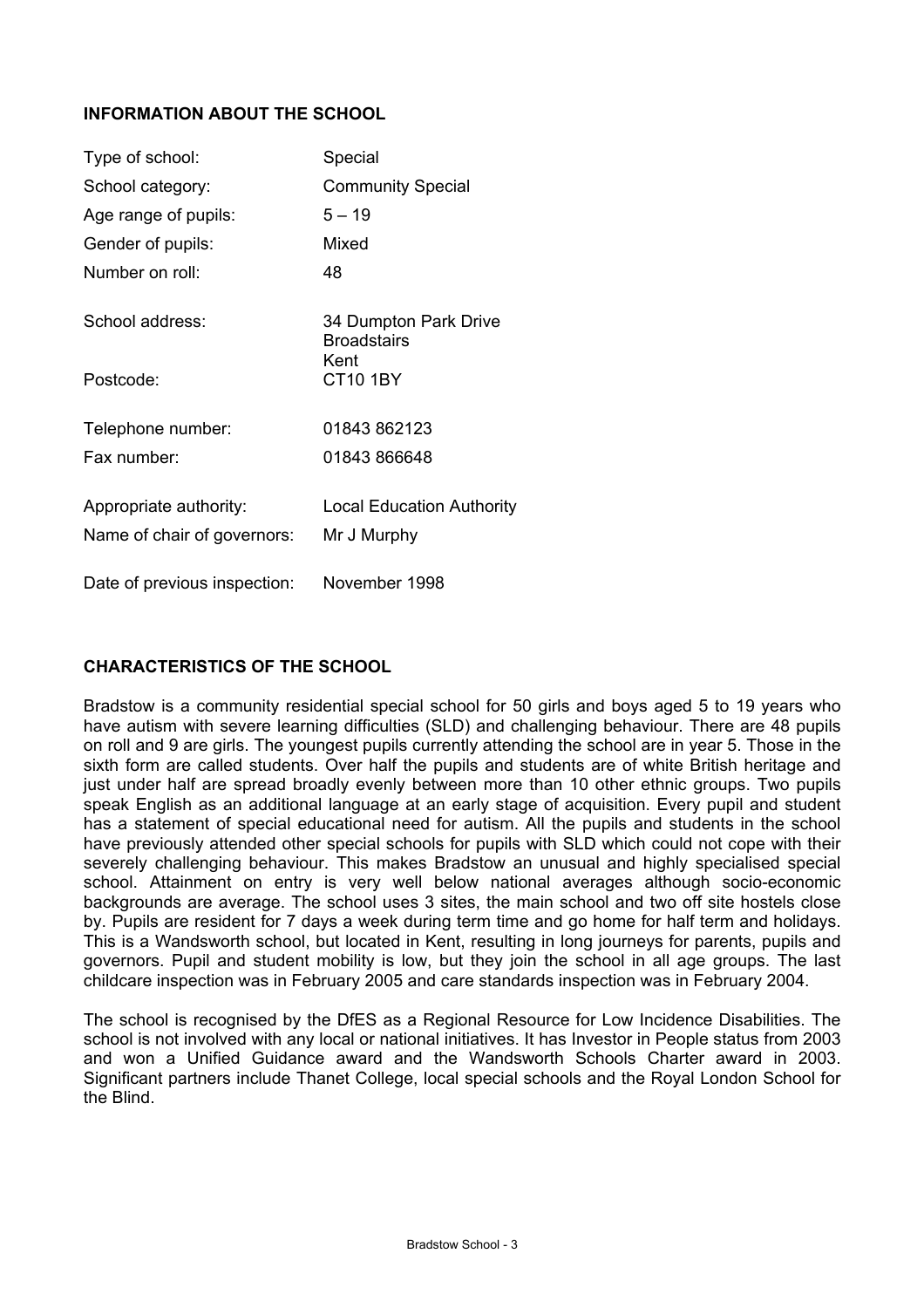# **INFORMATION ABOUT THE INSPECTION TEAM**

| Members of the inspection team |                       | <b>Subject responsibilities</b> |                                                                |  |  |
|--------------------------------|-----------------------|---------------------------------|----------------------------------------------------------------|--|--|
| 21765                          | Patricia Pothecary    | Lead inspector                  | Music                                                          |  |  |
|                                |                       |                                 | Religious education                                            |  |  |
| 9619                           | <b>Robert Miller</b>  | Lay inspector                   |                                                                |  |  |
| 8056                           | <b>Howard Probert</b> | Team inspector                  | Science                                                        |  |  |
|                                |                       |                                 | Art and design                                                 |  |  |
|                                |                       |                                 | Physical education                                             |  |  |
| 22948                          | <b>Mary Vallis</b>    | Team inspector                  | English                                                        |  |  |
|                                |                       |                                 | Design and technology                                          |  |  |
|                                |                       |                                 | English as an additional language                              |  |  |
| 2512                           | <b>Brian Emery</b>    | Team inspector                  | <b>Mathematics</b>                                             |  |  |
|                                |                       |                                 | Information<br>communication<br>and<br>technology              |  |  |
| 23733                          | Averil Anderson       | Team inspector                  | Geography                                                      |  |  |
|                                |                       |                                 | History                                                        |  |  |
|                                |                       |                                 | Personal,<br>social,<br>health<br>and<br>citizenship education |  |  |
|                                |                       |                                 | Special educational needs                                      |  |  |

The inspection contractor was:

 Cambridge Education Associates Demeter House Station Road Cambridge CB1 2RS

Any concerns or complaints about the inspection or the report should be made initially to the inspection contractor. The procedures are set out in the leaflet *'Complaining about Ofsted Inspections'*, which is available from Ofsted Publications Centre (telephone 07002 637833) or Ofsted's website (www.ofsted.gov.uk).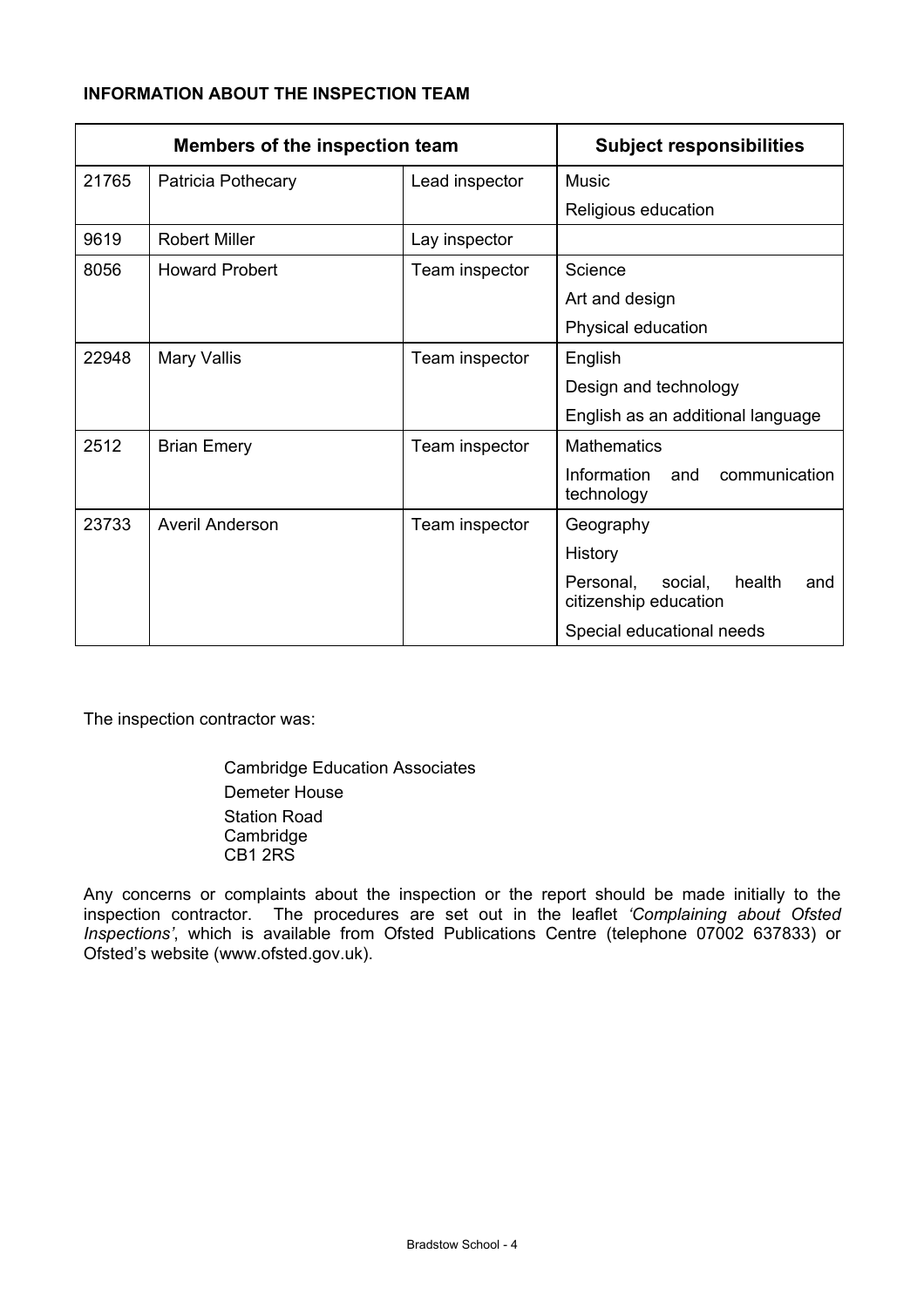# **REPORT CONTENTS**

|                                                                                                                                    | Page |
|------------------------------------------------------------------------------------------------------------------------------------|------|
| PART A: SUMMARY OF THE REPORT                                                                                                      | 6    |
| <b>PART B: COMMENTARY ON THE MAIN INSPECTION FINDINGS</b>                                                                          | 8    |
| <b>STANDARDS ACHIEVED BY PUPILS</b>                                                                                                |      |
| Standards achieved in subjects and courses                                                                                         |      |
| Pupils' attitudes, values and other personal qualities                                                                             |      |
| <b>QUALITY OF EDUCATION PROVIDED BY THE SCHOOL</b>                                                                                 | 11   |
| Teaching and learning<br>The curriculum<br>Care, guidance and support<br>Partnership with parents, other schools and the community |      |
| <b>LEADERSHIP AND MANAGEMENT</b>                                                                                                   | 16   |
| <b>WORK RELATED LEARNING</b>                                                                                                       | 18   |
| <b>PART C: THE QUALITY OF EDUCATION IN SUBJECTS AND COURSES</b>                                                                    | 19   |
| SUBJECTS IN KEY STAGES 2, 3 AND 4                                                                                                  |      |
| <b>PART D: SUMMARY OF THE MAIN INSPECTION JUDGEMENTS</b>                                                                           | 29   |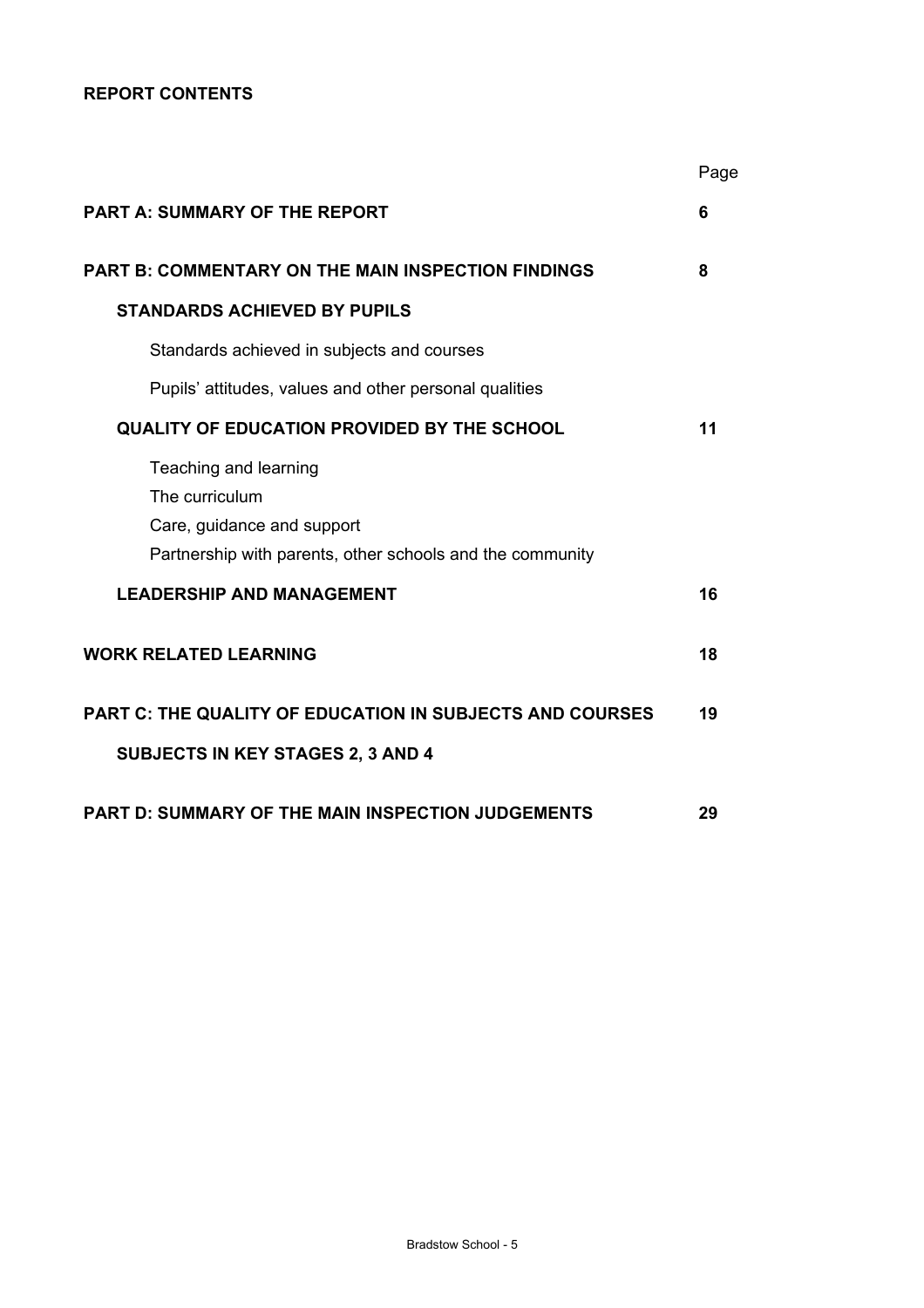# **PART A: SUMMARY OF THE REPORT**

# **OVERALL EVALUATION**

**Bradstow is a very good school**, which helps transform pupils' and students' daily lives. Pupils and students achieve well. The quality of education is very good, directed and supported by very good leadership and management. The school provides very good value for money.

The school's main strengths and weaknesses are:

- Pupils make remarkable progress in the way they overcome communication and social difficulties and so become able to learn.
- The expertise and skill of staff in every aspect of the school's highly specialised work is exemplary, both in the school and the residences.
- Leadership, especially by the headteacher but also by key staff in the school and residences is excellent, ensuring commitment, enthusiasm and continual improvements in the work of the school.
- The innovative approach and unique relevance of the wider curriculum, including the residential provision, is particularly successful.
- Very good care is taken to ensure that each pupil and student is helped to be safe and make the right choices about their next steps and future placements.
- The curriculum, although successful in transforming pupils' and students' ability to learn, does not ensure enough time is spent teaching certain subjects, especially information and communication technology (ICT).
- The school collects very good data on what pupils and students achieve, but does not summarise the findings to help analyse where subjects or groups need to improve.

The school has improved well since the last inspection, resulting in improved overall achievement. There are now very effective procedures for successfully managing behaviour, which is a significant improvement. Teaching, learning and the curriculum have improved well and assessment to help teachers plan to meet individual needs is now very good. There has been improvement in all the previous key issues, but allocating more time specifically to subjects, although much better, is still not sufficient to improve achievement in some subjects or parts of subjects. Aspects of accommodation are greatly improved, especially the new teaching block and teachers' work base, but several improvements are still needed.

# **STANDARDS ACHIEVED**

| Pupils' achievement at | in relation to individual targets in: |                               |  |  |
|------------------------|---------------------------------------|-------------------------------|--|--|
| the end of:            | Subjects of the curriculum            | personal and social education |  |  |
| Year 13                | Good                                  | Very good                     |  |  |

*Inspectors make judgements in the range: excellent; very good; good; satisfactory; unsatisfactory; poor; very poor.* 

#### **The achievement of pupils and students in all age groups, regardless of special educational**

**need, is good**. They make outstanding progress in the ability to communicate, speak and listen. In English, achievement overall is very good, especially in reading, and in mathematics and science it is good. The targets set by the school based upon individual pupils' and students' goals are achieved very well. Pupils and students also show particularly good achievement in cycling, swimming and music. Very good achievement in vocational and life skills studies leads to successful accreditation through the ASDAN awards. Achievement in personal, social, health and citizenship education is also very good. In some subjects, particularly ICT, progress is satisfactory rather than good despite good teaching, largely because too little time is given to them.

**Pupils' and students' personal qualities, including their spiritual, moral, social and cultural development, are very good.** Pupils and students enjoy coming to school and have very positive attitudes. During their time at the school, including the residences, the way pupils' and students'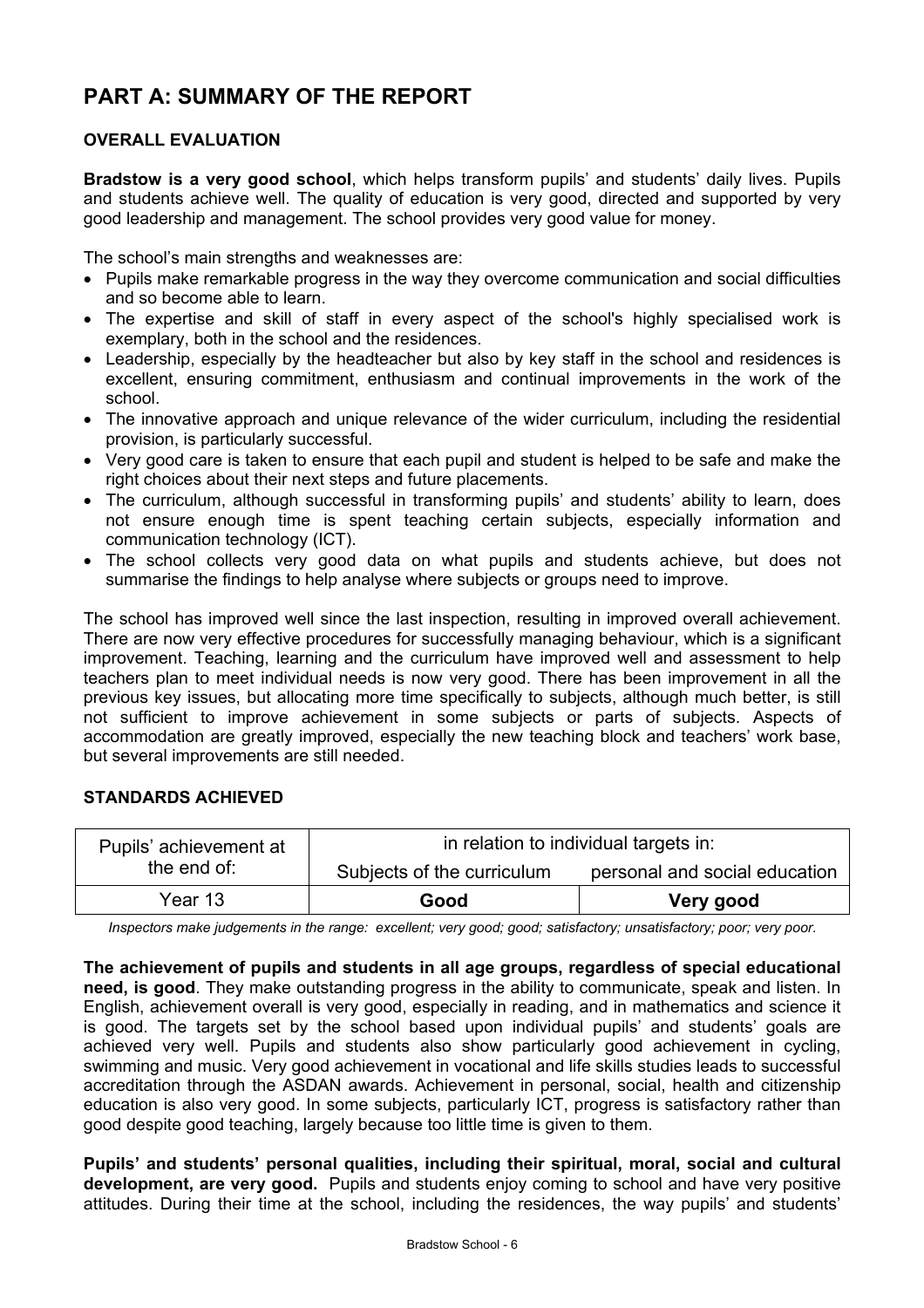behaviour is transformed and their social skills are developed, is excellent. There are many instances of remarkable change for pupils and students whose severely challenging behaviour meant that other special schools could not accommodate them. In school, and in the residence, pupils and students have many very good opportunities to learn how to look after themselves, their clothes and their rooms and take responsibility. Attendance is excellent.

# **QUALITY OF EDUCATION**

**The quality of education provided by the school is very good. Teaching is also very good.** The most effective element of teaching is the way staff help pupils and students to overcome their challenging behaviour and begin to learn, often for the first time. In all lessons very high quality team-work and skilled teaching from teachers and teaching assistants alike, ensure that pupils and students learn very well in most lessons. A few lessons do not help the most able pupils and students to learn as much as they could, because the lesson plans lack sufficiently detailed objectives for them. Some activities remain too immature for the age and appropriate social development of the pupils or students. This is a problem senior staff are trying to address. Assessment is very good, with detailed analysis of how well a pupil or student has learned each target so that it can be built upon in the next lesson. The curriculum is good, with a highly effective focus on the links between communication and behaviour. It is thoroughly based on each pupil's and student's individual targets and close attention is successfully paid to personal and social development within a 24 hour residential curriculum. Some subjects lack sufficient time to build well on pupils' and students' learning, especially in ICT. The very good curriculum for pupils and students aged 14 – 19 prepares them very well for the next stage of their lives. The improved and generally high quality accommodation still lacks the facilities to raise achievement in subjects such as art and physical education. The care, guidance and support, to help pupils and students make the right choices, are very good. Links with parents, colleges, other schools and organisations are very good in helping pupils and students take their part in the wider community. The school, as a DfES regional resource, contributes very well to the specialised skills of local schools and teachers further afield.

# **LEADERSHIP AND MANAGEMENT**

**Leadership and management are very good.** Excellent leadership by the headteacher and key staff has resulted in highly effective teamwork from a skilled and dedicated workforce in the school and in the residences. Very good management has helped to realise the strong inclusive vision based upon very good and detailed information on how well each pupil or student is doing. This means that the school is able to meet the needs of individual pupils and students very successfully. However, this information is not yet collated or analysed sufficiently well to help staff and governors decide where improvement is most needed in some subjects. Governors are highly committed and their work is of high quality. All statutory requirements are met. Financial management is very effective.

# **PARENTS' AND PUPILS' VIEWS OF THE SCHOOL**

Parents are very pleased with the school and feel very strongly that their children have been able to succeed and learn to communicate and be more sociable than ever before. They are very happy with the quality of care in the residences and the school and with the way they are included in the work of the school. Pupils and students feel equally positive. The inspection findings concur with the views of parents, pupils and students.

# **IMPROVEMENTS NEEDED**

The most important things the school should do to improve are:

- Ensure enough time is spent teaching each curriculum subject, especially ICT, to raise achievement further.
- Summarise the findings on pupils' and students' achievement to help analyse where subjects or groups need to improve.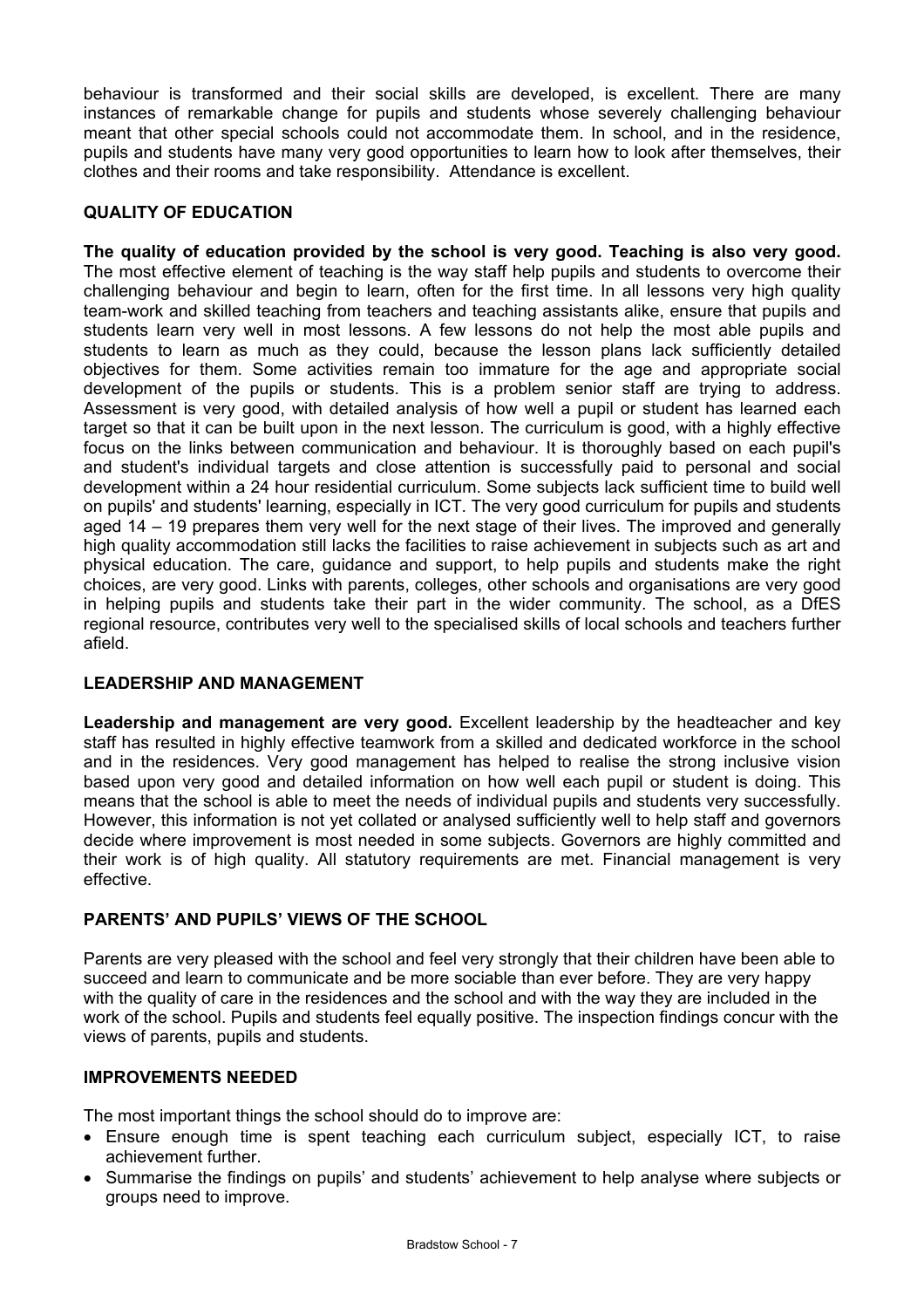# **PART B: COMMENTARY ON THE INSPECTION FINDINGS**

# **STANDARDS ACHIEVED BY PUPILS**

# **Standards achieved in subjects and courses**

The quality of achievement is good overall in all age groups.

#### **Main strengths and weaknesses**

- Improvements in pupils' and students' ability to communicate is outstanding.
- Progress in English is very good and in mathematics and science it is good.
- Pupils show very good progress in music, swimming and cycling.
- The school targets based upon individual pupils' and students' targets are met very well.
- Work in vocational studies leads to very good achievement.
- Achievement in some subjects, particularly ICT, is slowed because too little time is given to teaching them.

- 1. Pupils in all age groups achieve well and this means that standards are rising since the last inspection. As the school accepts a very specific group of pupils and students, all with severe learning and communication difficulties, autism and challenging behaviours, there are no significantly different types of special need to be assessed for inclusion and achievement. The school receives pupils and students at all times of the year and into all age groups, many of whom are learning at the very earliest 'P' levels. Many pupils and students arrive at the school when they are older, and this means that the eldest year group has the most students. The youngest pupils currently are aged 10 and there are only 5 pupils in the junior department altogether. This means that, with only 48 pupils and students in total, comparisons between year groups and key stages are difficult. For these reasons all judgements have been linked to individual pupils' and students' progress.
- 2. The school meets its targets for progress against pupils' and students' Individual Education Plans very well, averaging an 83% success rate. Pupils' and students' targets are relevant and appropriately challenging for them and are clearly achieved from one review to another. The school does not yet focus on individual subjects to produce whole school targets but recognises that this would help drive up standards in the subject areas even further.
- 3. The school is outstanding in the way it helps pupils and students to communicate. This is the crucial feature in enabling them to learn in other ways. Pupils and students arrive with little or no ability to communicate their needs or feelings. Gradually they are helped to show what they want through pictures, electronic voice messages and speech and so they begin to be receptive to learning and interaction with others. This is a remarkable change in their abilities to communicate, listen and learn in comparison to their skills before arriving at the school.
- 4. There is some variation in achievement between the subject areas. Pupils and students make very good progress in the key skill of reading and good progress in mathematics and science. They really enjoy books and gradually begin to understand how symbols or print can tell a story or give information. They learn about mathematics and achieve well in a practical way and are helped to shop, cook, grow plants, count and measure successfully. In science, pupils and students learn effectively about their own bodies and the plants and animals around them, mainly through practical investigation. Pupils also show very good achievement in personal, social, health and citizenship education, music and some key physical skills such as cycling and swimming. However in ICT and religious education, achievement is satisfactory rather than good. This is because, although teaching and learning in lessons are generally good there is too little time spent on these subjects. In ICT pupils and students do learn enough skills to help them use the technology to make progress in other subjects, but these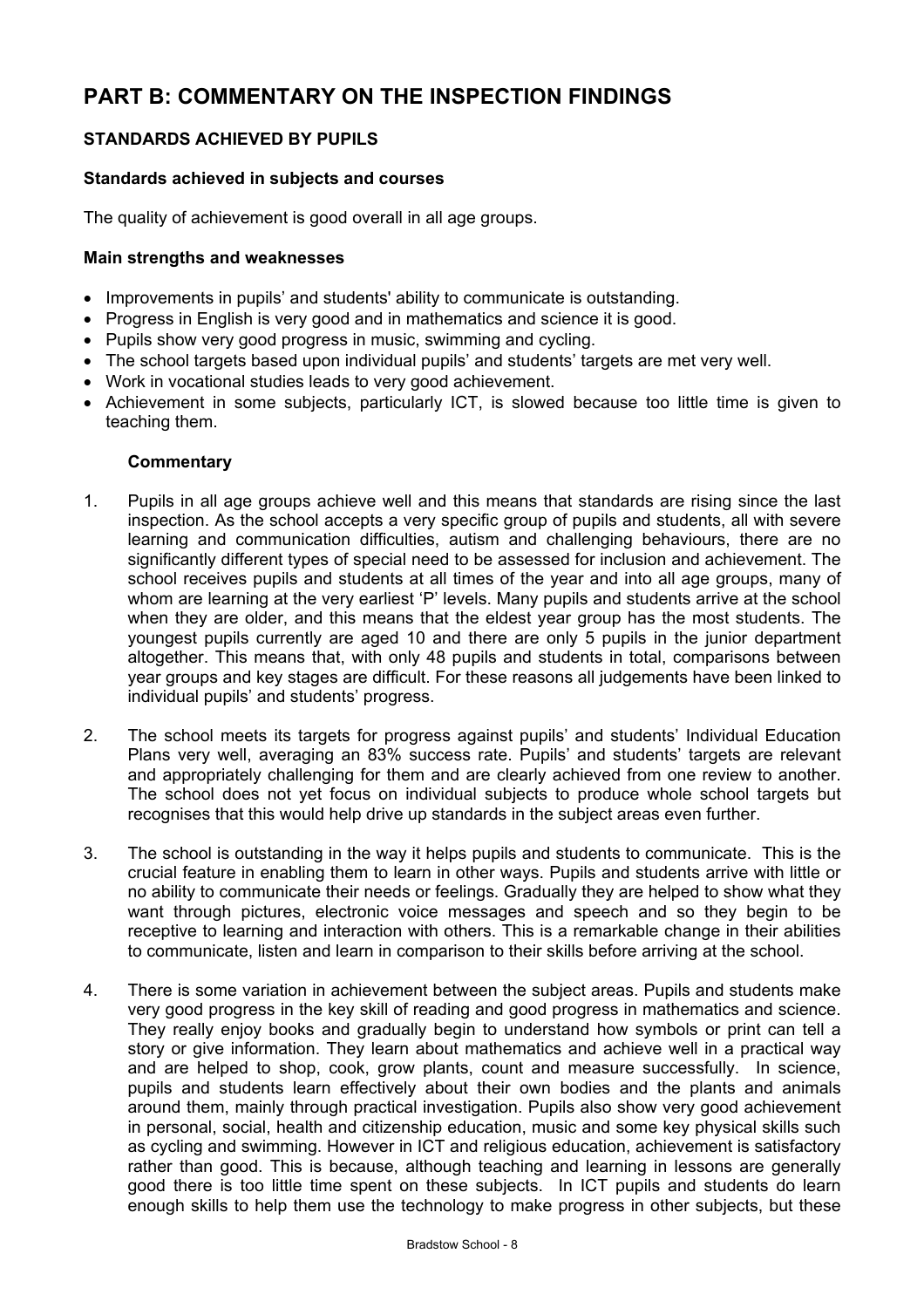are not sufficiently exploited. The limited time being spent on some subjects, affects the more able pupils most. In subjects such as art, geography, history, religious education or the use of resistant materials in design and technology there is no doubt that the few more able pupils aged 10 – 16 have insufficient subject time to learn as much as they could.

5. Vocational studies for students in the older groups lead to accreditation within the ASDAN awards and work folders show very good achievement in a whole range of activities leading towards more independent living and self help skills.

#### **Pupils' attitudes, values and other personal qualities**

Pupils' attitudes and behaviour are very good. Provision for pupils' spiritual, moral, social and cultural development is very good. Attendance is excellent.

#### **Main strengths and weaknesses**

- Provision for the transformation of pupil behaviour and social skills are outstanding.
- The residential provision contributes significantly to pupils' and students' personal and social development.
- The opportunities presented to pupils for looking after themselves and their surroundings are very good.
- The school is very successful in ensuring pupils attend school during term time.
- There are missed opportunities to develop spiritual awareness within the curriculum despite some good examples.

#### **Commentary**

- 6. Pupils' and students' attitudes, both to learning and each other, are very good. This is a significant improvement since the previous inspection. Pupils and students join in well with activities showing a pride in being able to do things such as gymnastics or pottery. There is no evidence of bullying and pupils and students, where they are able, relate well to each other and are very helpful. In school and in the residence, pupils and students are taught to be independent with personal hygiene and tidying their own bedrooms, for example. Older students cook their own lunch and they all grow in confidence. One student, for example, is now willing to walk where previously he would only use a wheelchair. This growth in confidence and independence is a particular strength according to a number of parents.
- 7. Pupils' and students' behaviour is very good. All pupils and students have severely challenging behaviour and have been excluded or were close to being excluded from other special schools. The school specialises, as a regional resource, in helping pupils and students with severe behaviour and communication difficulties due to autism. It is exceptionally successful in transforming the way pupils and students behave. Parents gave the most eloquent testaments to this, one for example, describing how her son can now be taken to a restaurant for the first time and another telling how her son recently has been able to join in with others in the swimming pool, making family outings possible. The school's system for changing behaviour and monitoring the results is highly specialised. Staff receive weekly training in techniques for managing incidents and preventing them happening in the first place. Senior managers monitor the exact pattern of when, where and with whom pupils have difficulties and then alter the circumstances to prevent triggering more incidents. This system is also used to support changes in staff responses or mannerisms where necessary. This has resulted with one pupil, for example, in halving the number of serious incidents occurring since arriving at the school. Many pupils and students become far more able to cope with their environment and, by increasingly communicating their needs, experience far less distress. Behaviour and the way it is managed has improved significantly since the last inspection. There was one exclusion in the past academic year.

#### **Exclusions**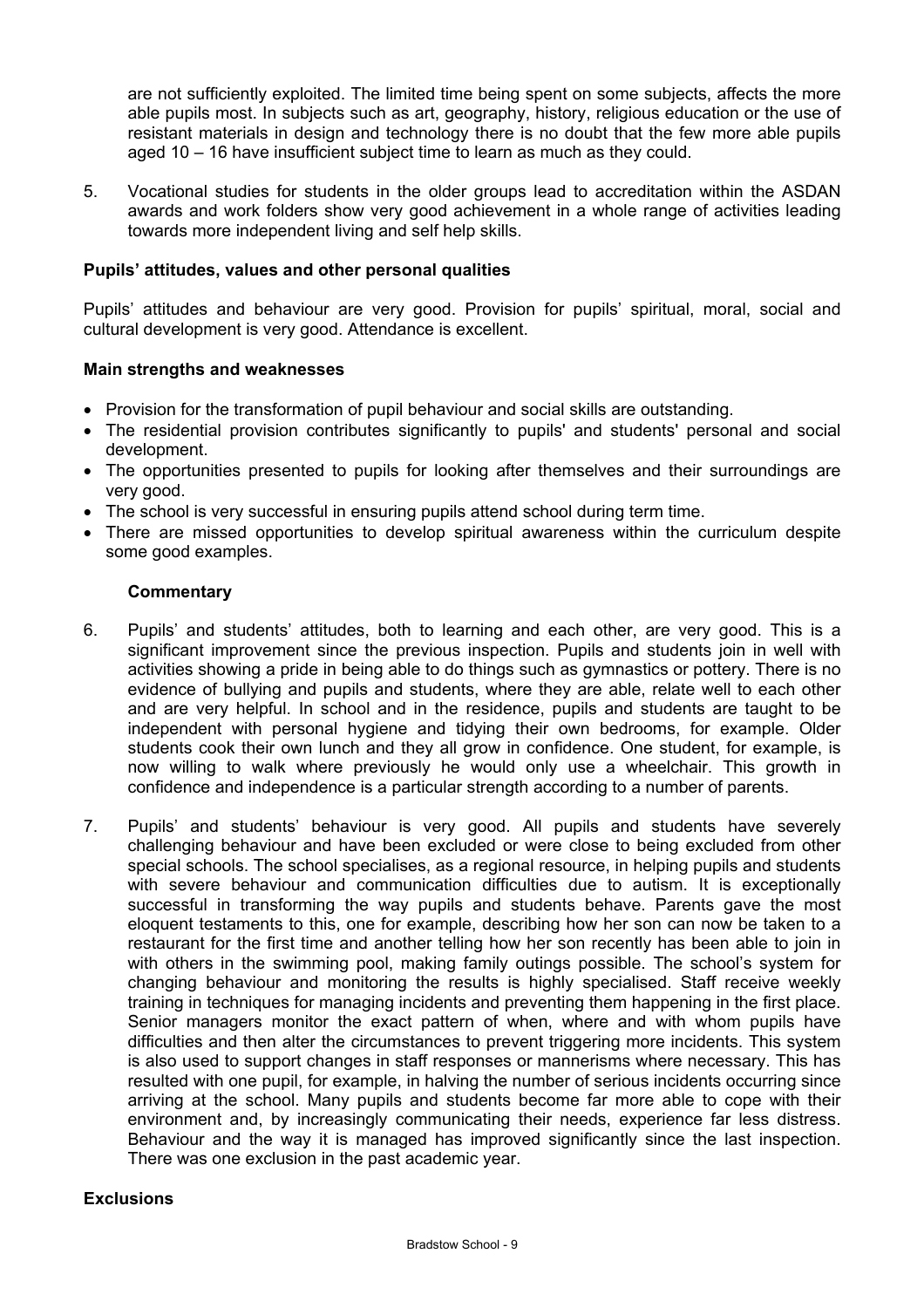| Categories used in the Annual School<br>Census               | <b>No</b><br>pupils<br>roll | <b>of</b><br><sub>on</sub> | $\Omega$<br>Number<br>fixed period<br>exclusions | Number of<br>permanent<br>exclusions |
|--------------------------------------------------------------|-----------------------------|----------------------------|--------------------------------------------------|--------------------------------------|
| White - British                                              | 28                          |                            | 0                                                | 0                                    |
| White – any other White background                           | 2                           |                            | 0                                                | O                                    |
| Mixed – White and Black Caribbean                            | $\overline{2}$              |                            | $\overline{0}$                                   | 0                                    |
| Mixed – any other mixed background                           |                             |                            | 0                                                | 0                                    |
| Asian or Asian British – Indian                              |                             |                            | O                                                | O                                    |
| Asian or Asian British - Bangladeshi                         | $\overline{2}$              |                            | $\overline{0}$                                   | 0                                    |
| Asian or Asian British – other Asian<br>background           |                             |                            | $\mathbf 0$                                      | 0                                    |
| Black or Black British – Caribbean                           | 1                           |                            | $\overline{0}$                                   | 0                                    |
| Black or Black British - African                             | 3                           |                            | <sup>0</sup>                                     | O                                    |
| Black or Black British – other<br><b>Black</b><br>background | 6                           |                            | $\Omega$                                         |                                      |
| Any other ethnic group                                       |                             |                            | 0                                                | O                                    |

*The table gives the number of exclusions, which may be different from the number of pupils excluded.*

- 8. The provision for pupils' personal, spiritual, moral, social and cultural development is very good and has improved well since the last inspection. The loyalty to the school and the trust the pupils have in their teachers and care staff and their open friendliness, indicate a strong identification with their own community. The school helps pupils and students understand the needs of others well through community activities, assemblies and religious education. They are helped to understand right from wrong very well, for example in knowing that the belongings of others are not theirs or that others have feelings and can be hurt. Pupils and students are enabled to make choices, to say 'no' or to keep to the simple rules that make the community a pleasant place in which to live and learn. Cultural and multi-cultural understanding is developed well through regular festivals and activities involving religion, art, dance, music and poetry. There are some occasions when pupils and students experience the joy of learning a skill or an amazement in seeing something for the first time, perhaps when painting, making food or contributing to assembly, but opportunities to strengthen spiritual awareness are not planned sufficiently well and are sometimes missed.
- 9. Attendance is excellent. It is well above that of similar schools nationally and with such small numbers each pupil or student counts for more than 2% in the figures. Punctuality for school and lessons is very good. The majority of parents are very co-operative in ensuring their child attends school and the school rigorously monitors attendance to ensure that pupils and students return to school after the holidays.

#### **Attendance**

# *Attendance in the latest complete reporting year (%)*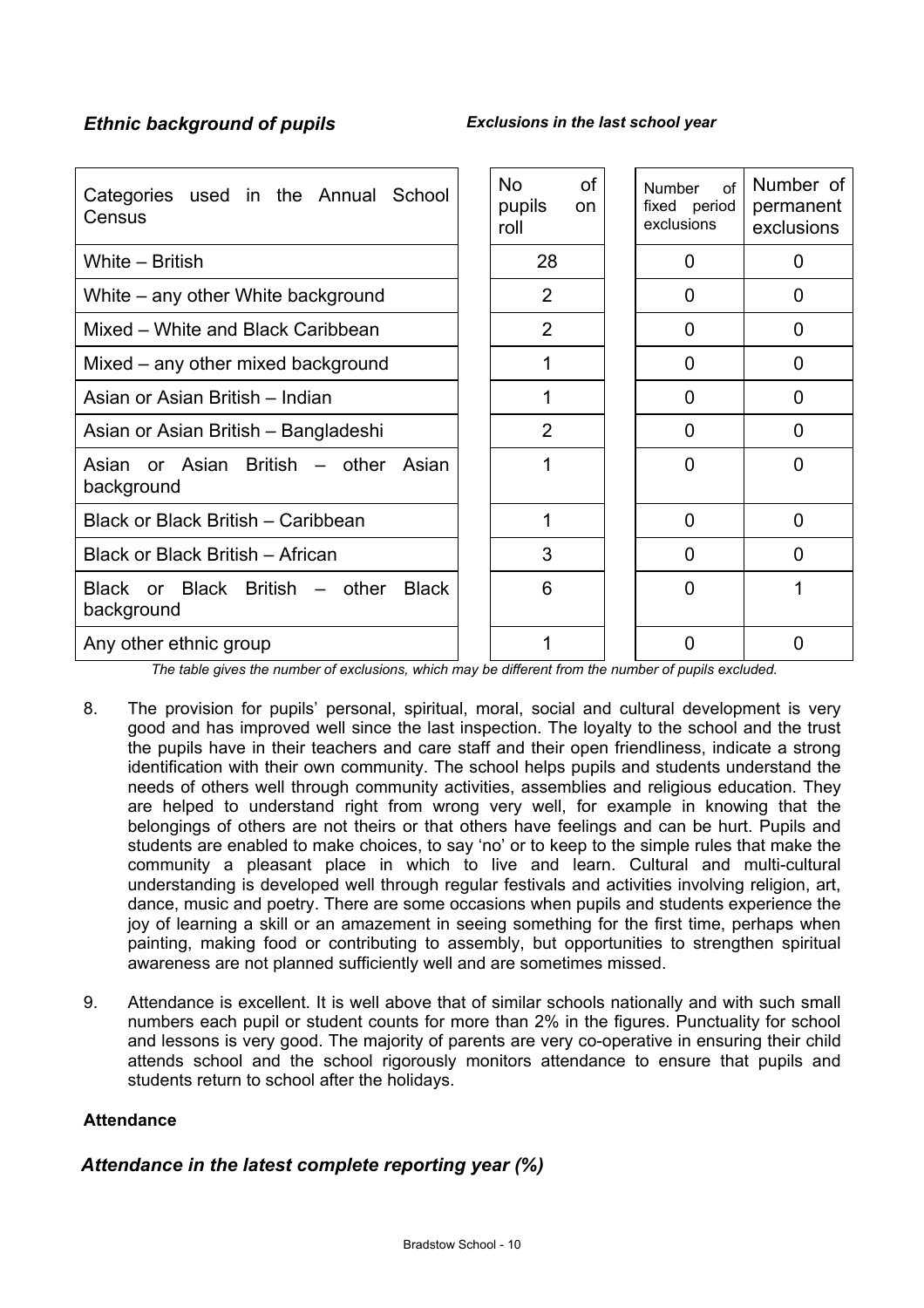| Authorised absence |     | Unauthorised absence |  |
|--------------------|-----|----------------------|--|
| School data        |     | School data<br>0.9   |  |
| National data      | 8.6 | National data        |  |

*The table gives the percentage of half days (sessions) missed through absence for the latest complete reporting year.*  **Residential care** 

10. The residential care home makes a significant contribution to pupils' and students' personal and social development. The strong and well-organised continuity with school systems ensures that social and behavioural change is paramount and highly successful. This is balanced by a less formal environment, where pupils are thoroughly at home and show remarkable maturity in the way they socialise, look after themselves and take responsibility for the daily chores. On at least two occasions it was difficult to recognise the severity of pupils' and students' autism when they were getting ready for school, or relaxing after a hard day, because they were behaving similarly to any group of responsible teenagers.

# **QUALITY OF EDUCATION PROVIDED BY THE SCHOOL**

The quality of education provided by the school is very good. The quality of teaching, learning, care, welfare, health, safety and links with parents, other schools, colleges and the community are all very good. The quality of the curriculum is good.

# **Teaching and learning**

The quality of teaching and the way pupils learn is very good overall. Assessment is very good.

#### **Main strengths and weaknesses**

- Class management is very skilled so that pupils who find it difficult are able to learn.
- The work of teaching assistants contributes very well to the good learning taking place.
- Class team-work is excellent and ensures a consistently effective learning environment.
- Assessment is very thorough and is used well to plan activities to support further learning.
- Whole class lessons do not always challenge the most able pupils sufficiently and this is linked to a lack of detail in some lesson planning.
- A few lessons do not provide a sufficiently mature environment for the older pupils and students.

# **Commentary**

#### *Summary of teaching observed during the inspection in 45 lessons*

| Excellent | Very good | Good    | Satisfactory | Unsatisfactory | Poor     | Verv Poor |
|-----------|-----------|---------|--------------|----------------|----------|-----------|
| $1(2\%)$  | 20 (45 %) | 22(49%) | (4% )        | 0 (0 %)        | $0(0\%)$ | $0(0\%)$  |

*The table gives the number of lessons observed in each of the seven categories used to make judgements about lessons; figures in brackets show percentages where 30 or more lessons are seen.* 

11. The majority of teaching and learning observed during the inspection was good, very closely followed by many very good and one excellent lesson. However, for the first time, pupils who have been unable to learn in other schools are sitting down, following instructions and feeling safe when they explore new things. This demonstrates exceptional behaviour management, which is highly significant in such a school. When the scrutiny of pupils' and students' work and evidence of learning in their records are taken into account, it is evident that the overall quality of teaching and learning in school and within the 24 hour curriculum is actually very good.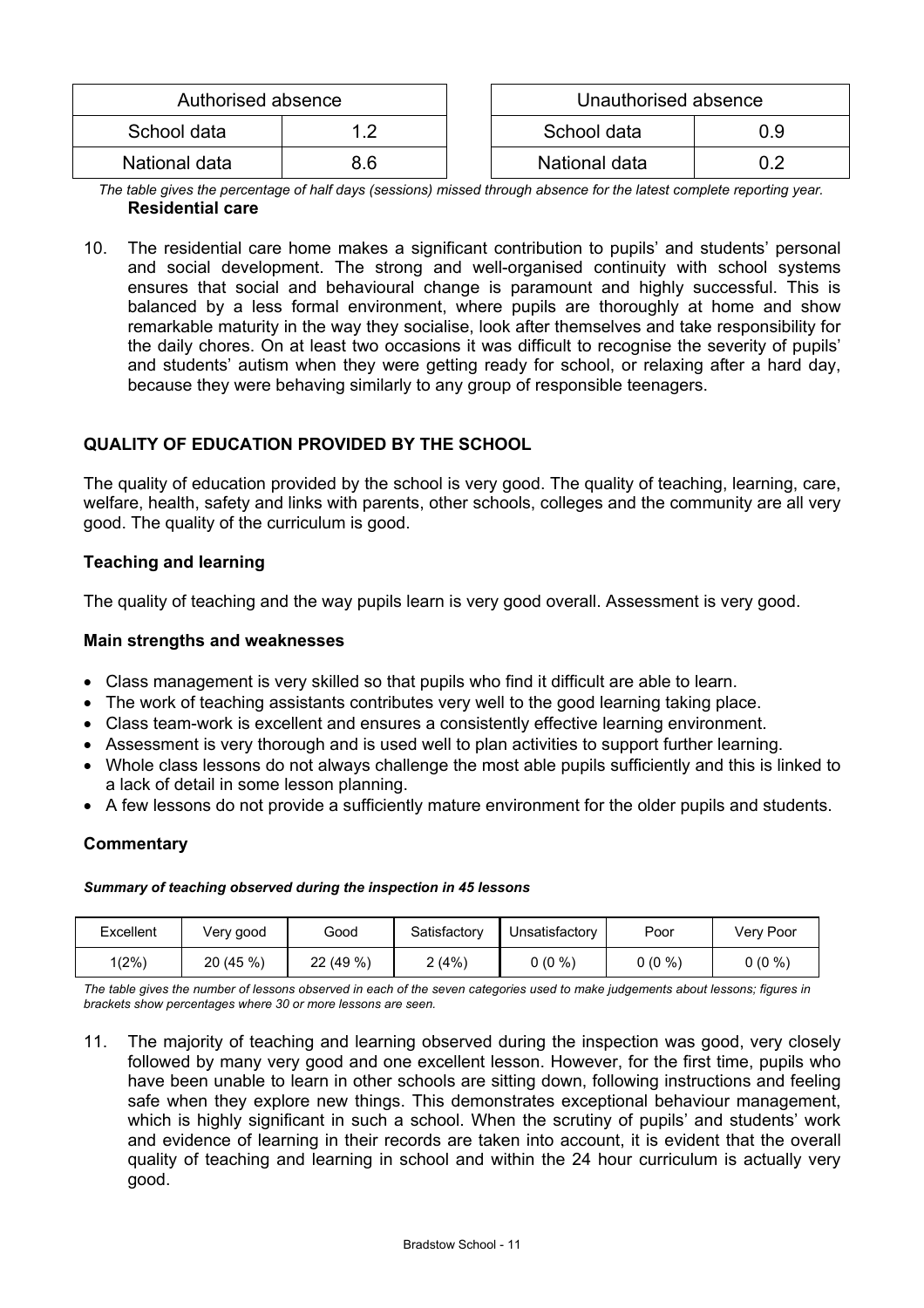- 12. Teaching and learning is very good in English, particularly in helping pupils and students to listen, follow instructions, make choices and communicate their needs. In mathematics and science it is good. No full ICT lessons were observed during the inspection, although individual teaching of ICT for short periods is good or very good. Teaching is always very good in personal, social, health and citizenship education, in music and in art lessons and there is a high proportion of very good teaching in physical education and in the sixth form. All the satisfactory teaching is in religious education because the subject focus is far too limited. In every lesson highly skilled support, encouragement and individual tuition by teaching assistants contributes significantly to the very good learning taking place. Much of the learning goes on in very small groups and with individual pupils and students by taking advantage of the moments when they can focus on their work. This is a highly skilled response on the part of teachers and teaching assistants. It makes running ordinary conventional lessons very difficult and relies on exceptional team-work to judge the moment, provide support to each other and encourage the pupils and students to participate.
- 13. Planning of lessons is appropriate and efficient. Each teacher plans lessons via charts covering the whole week or module. This is highly effective for lessons where the teacher remains with the same class for most subjects and most pupils and students work within a narrow band of attainment. This system provides an effective continuity, is linked strongly to each pupil's or student's Individual Education Plan targets and ensures a focus on the right individual's needs. The main weakness is in a few whole class lessons, where the lack of detail in planning for individual needs means that, occasionally, the most able pupils or students are not sufficiently challenged and so do not learn as much as they could. Where pupils and students are taught individually in English and mathematics for example, the needs of the most able are met well.
- 14. In several lessons the resources and approach used treated pupils and students as if they were much younger than they were and did not provide a sufficiently mature environment. The school has thought carefully about this difficulty where the young people do not like change from year to year with favourite books or toys for example. However there are more mature elements to lessons such as the horticulture modules and also in the residential homes for older students. Teachers agree that gradual change towards more age appropriate resources will help them in supporting pupils' and students' social development.
- 15. Assessment of what is learned is very thorough, with a system that records just how well established each small step in learning is. This information is used very well, so that each pupil and student can build on their previous learning from one lesson to the next and so make very good progress.

# **The curriculum**

The quality of the curriculum is good. Accommodation and resources to support the curriculum are good overall.

# **Main strengths and weaknesses**

- Imaginative and consistent linking of communication with behaviour management is highly effective.
- Detailed Individual Education Plans guide all activities and help ensure that each pupil's and student's needs are met very well, giving equal access to the curriculum.
- Very good provision for personal and social education permeates all activities and underpins the ability of pupils and students to make progress.
- The 24 hour curriculum and residential care is a core feature in the success of the school.
- Insufficient time is spent teaching some subjects and this restricts pupils' and students' opportunities for learning.
- The 14 19 curriculum is very good, carefully preparing pupils and students for the next stage of their lives.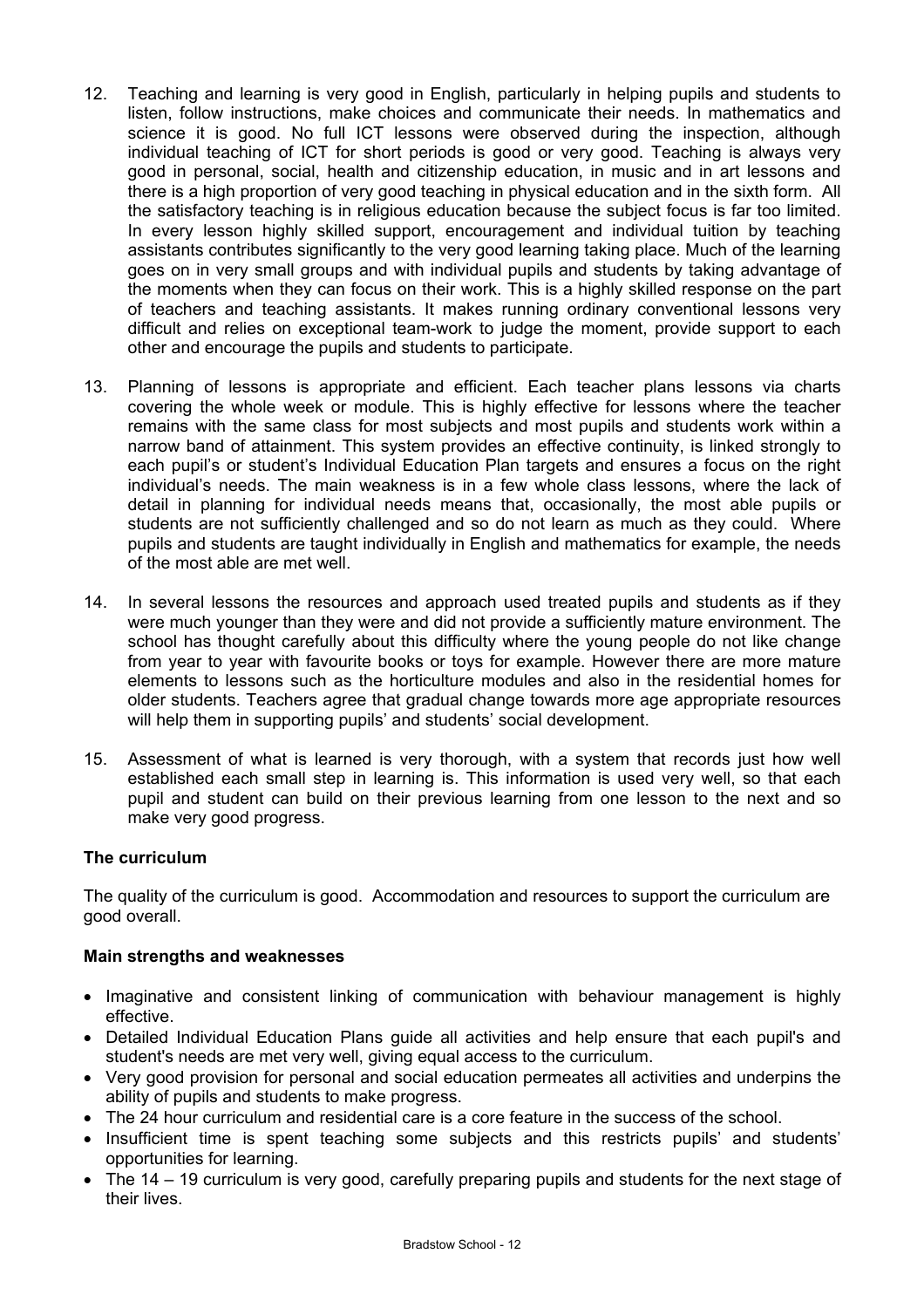• The extensive accommodation contains several high quality elements, but lack of provision for some subjects occasionally limits achievement.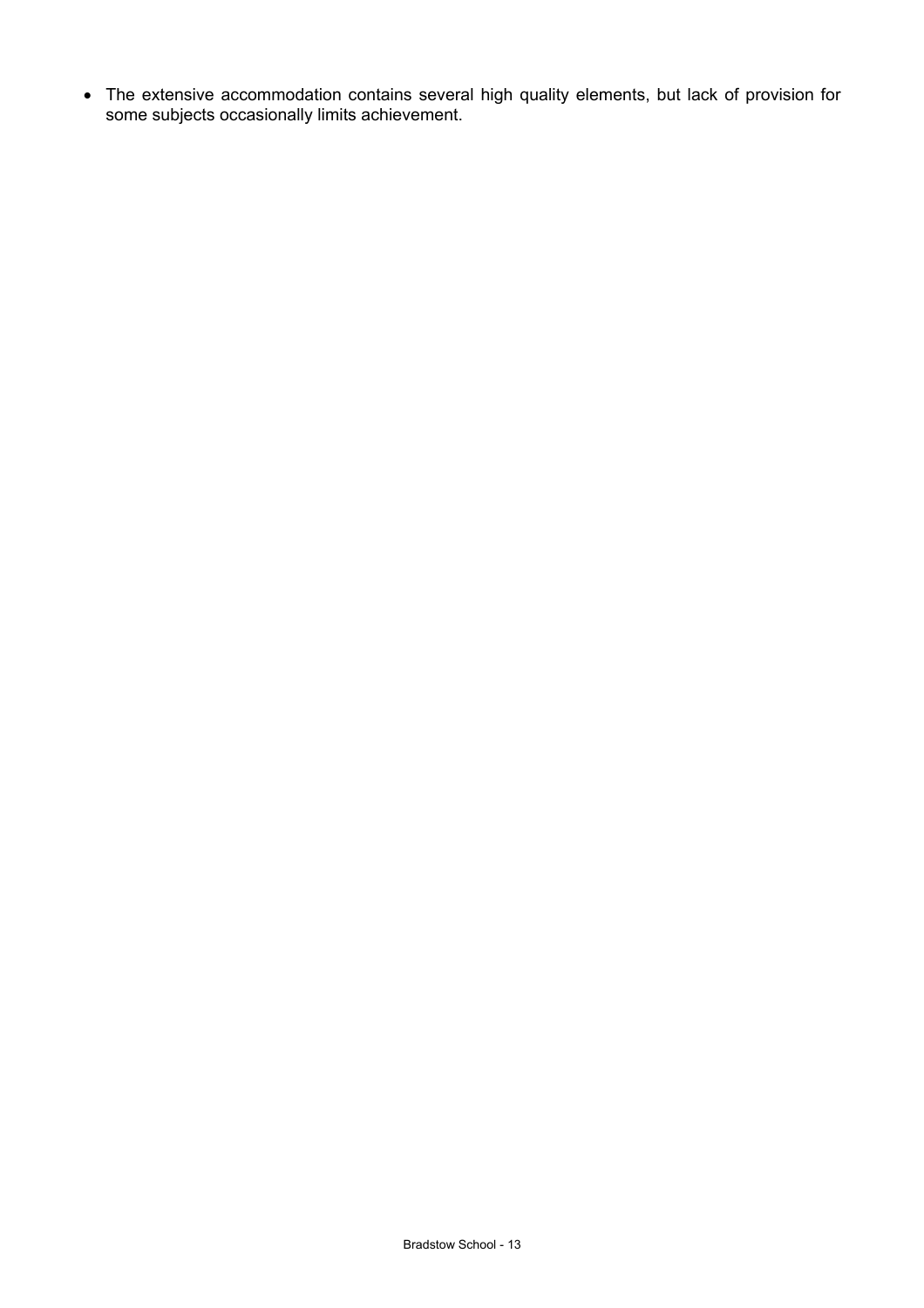- 16. Central to the curriculum at Bradstow is the inextricable linking of communication with the management of behaviour. Pupils and students are enabled to demonstrate their needs, preferences and learning through sophisticated systems of communication adapted to individual learning styles. This lessens their frustration, reduces anxiety and makes contact with peers and adults possible. Parents express pleasure that their child is increasingly able to communicate and is more likely to join in family activities. The expertise of the speech and language therapist, combined with excellent planning with the communication facilitator and behaviour managers, has made this possible. Staff, including care, administrative and catering staff have received very good training to enable them to make use of a range of communication systems. This means that all members of the school community use photographs, symbols or signing to reinforce pupils' and students' speech and facilitate pupils' understanding.
- 17. Other elements of the complementary curriculum also contribute very positively to meeting the needs of pupils and students as specified on their Individual Educational Plans. For the more able this might mean withdrawal to work on individual targets for numeracy or literacy. Boys and girls are enabled to relax whilst engaging in 'Sherborne' dance movements or making regular use of the sensory room. Communication through music sessions proves invaluable for many pupils and others benefit greatly from gentle massage and the contact it brings.
- 18. The good curriculum is suitable for pupils and students of all ages and meets statutory requirements. This represents good improvement since the previous inspection where it was unsatisfactory for pupils aged 11 to 16. Planning for what is to be taught throughout the year in each subject, to ensure that there is continuity and progression in learning, is now firmly in place. Whilst the emphasis of the curriculum is rightly focussed on communication, still too little time is allocated to ICT, religious education, art and the resistant materials element of design and technology. This means that pupils' and students' overall achievement is restricted to satisfactory in these areas.
- 19. The very good personal, social, health, and citizenship education is integral to all school activities as well as being taught as a discrete subject. This programme is linked to effective individual targets for personal development. It encourages pupils and students to calm their behaviour, to respect boundaries or to become increasingly responsible for themselves including their personal hygiene. Sex and relationship education not only forms part of the ASDAN programme but is addressed at a personal level when the time is right.
- 20. The curriculum for pupils aged 14-19 is very good and is based upon the ASDAN Awards. The nature of the pupils' and students' difficulties means that the school has taken full advantage of the flexibility in the curriculum for this age group. Work from the age of 14 concentrates on helping the young people to relate well to others, look after themselves and become as independent as possible in shopping, cooking and travelling for example. They are helped to undertake useful work preparation such as catering or horticulture and prepare for the next steps that they have to take.
- 21. The school provides good opportunities for enrichment during the school day and after school. During the day lunch times are given to many different clubs on a casual basis, where pupils and students can choose to relax after lessons, use computers, play outside or make things for example. Good opportunities for enrichment, especially in sport, are delivered mainly through the evening activities in the residences. Opportunities for enrichment through the arts is satisfactory. Taking part in musical events, theatre or art does occur, and there have been visiting artists and musicians.
- 22. The match of teachers and support staff to the curriculum is very good. Accommodation and resources are good overall. Very good training has ensured that all staff are highly knowledgeable about autism and behaviour management and this has contributed significantly to the consistency of approach that is so effective. Teachers have sufficient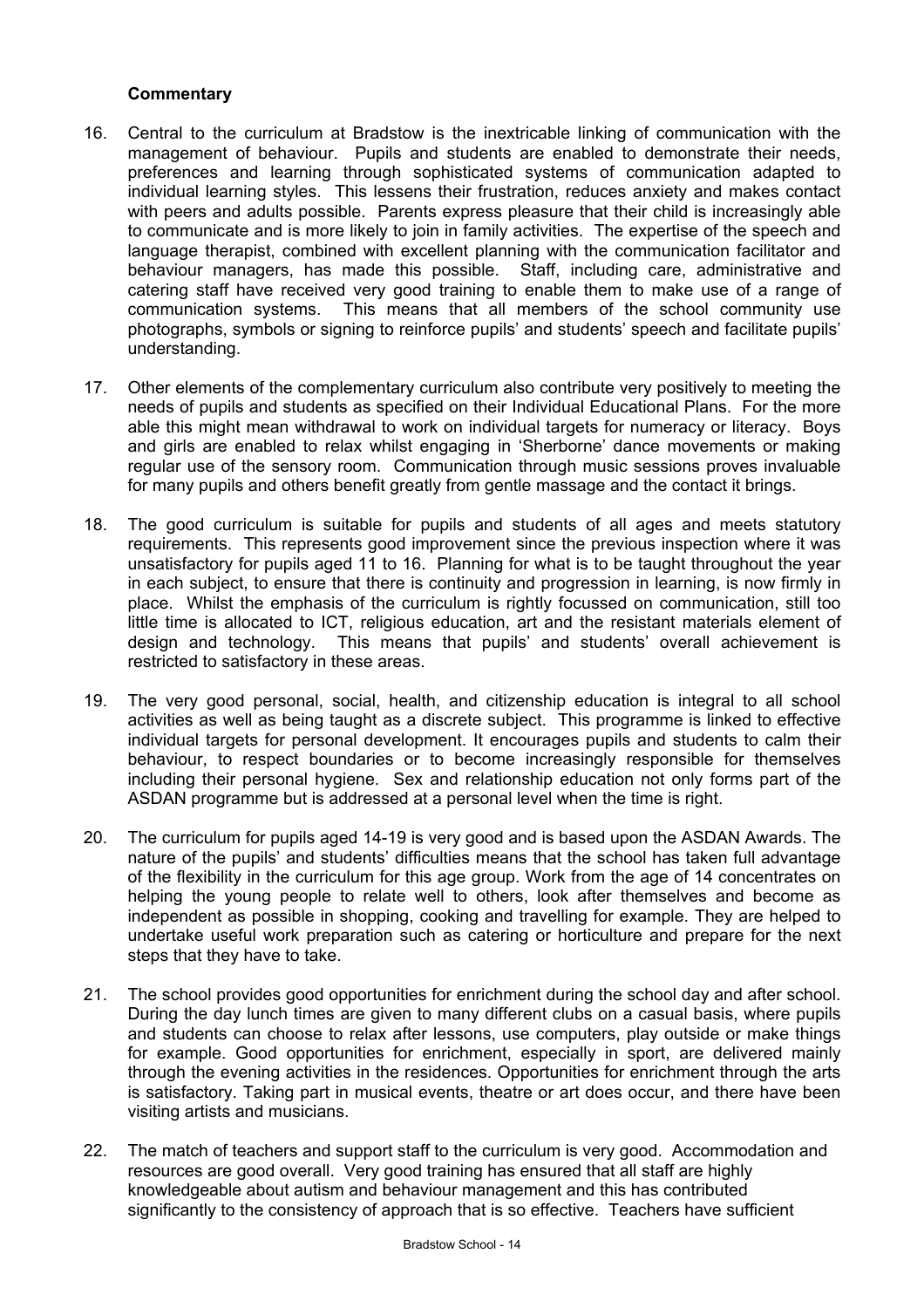subject knowledge to cover all areas of the curriculum and are ably assisted by highly competent teaching assistants. There are sufficient care and administrative staff to allow for the very efficient running of the school. Resources are plentiful, readily accessible and support the curriculum well but do not always reflect the age of pupils or students sufficiently for them to fully understand their peer group culture. The quality of accommodation is good overall despite a few evident shortcomings. The site is large, extremely attractive and generally well maintained. There is extensive space for outdoor activities. Teaching accommodation has improved significantly with the building of new classrooms and the refurbishment of a teacher resource and training centre. However, there is still insufficient indoor provision for PE, art and some aspects of DT which limits achievement in these subjects.

## **Residential care**

- 23. The very good residential care element of the curriculum is crucial to helping the young people at Bradstow learn how to manage their own lives as much as possible and live with others more easily. Joint ownership of Individual Education Plans by teaching and care staff and a consistently common approach to communication and behaviour, help to ensure the success of the 24-hour curriculum. Very good liaison between staff ensures that individual targets are addressed and reviewed regularly, including targets on activity and social inclusion plans. Pupils and students have opportunities for choice, for example whether to go bowling or engage in craft activities in the evening. Sporting opportunities contribute positively to the overall PE curriculum. For example, an external sports co-ordinator organises a range of activities on Sunday mornings and pupils go sailing, swimming or play football on the beach. Pupils and students can also relax whilst engaging in typical teenage activities such as watching television, listening to music or enjoying the regular disco which contributes to their ability to socialise more easily. Independence and social inclusion is encouraged and they go out for meals or visit the cinema during regular visits into Broadstairs.
- 24. Residential accommodation is homely and generally well maintained, bedrooms are personalised and there are sufficient bathrooms. However, it has been recognised universally that hostels are no longer adequate to fully meet the needs of pupils and students and plans are in hand for new provision.

# **Care guidance and support**

The way in which the school cares for all pupils' welfare, health and safety is very good. The quality of support, advice and guidance is very good. There are good arrangements to involve pupils in the life of the school by valuing and acting on their views.

#### **Main strengths and weaknesses**

- Procedures in the school and residences to make sure pupils and students are safe and healthy are very effective despite the nature of their difficulties.
- Pupils and students have excellent relationships with adults in the school and residences, building up a trust which helps them to learn how to respond more calmly to events.
- There are very good induction arrangements for pupils and students when they join the school so that they settle in quickly.
- There is very good individual support provided for pupils and students to monitor their work and guide their choices.
- Pupils and students make a good contribution to the work of the school but lack the opportunities that a school council would bring.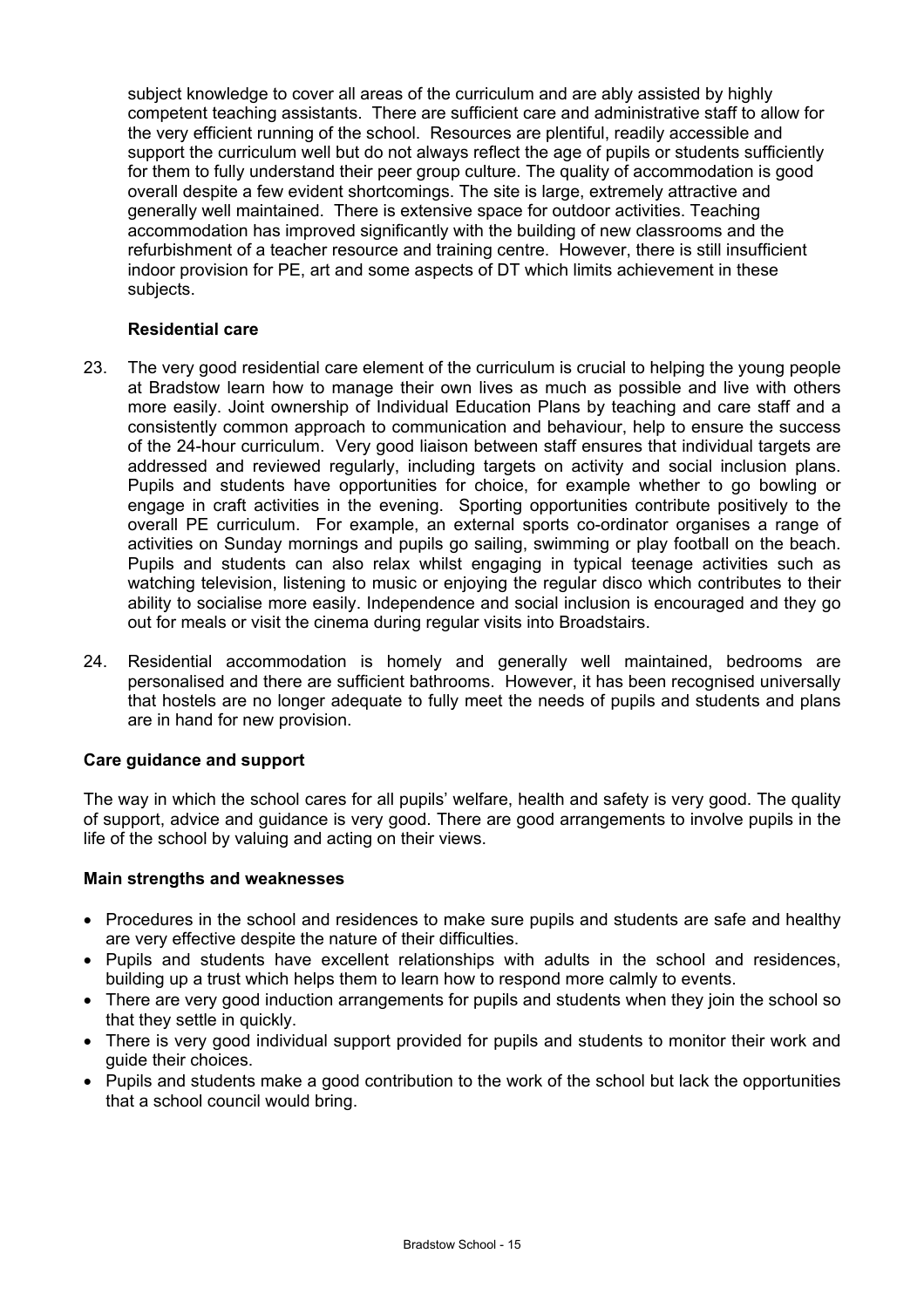# **Commentary**

- 25. Pupils and students are kept very safe despite the fact that they tend to react in unpredictable and sometimes dangerous ways. The school and care staff show a very high awareness of safety issues within school and consistently provide an environment that is safe, supportive and gives the highest regard to pupils' well being. The new school buildings provide very much improved facilities that ensure a clean, safe and healthy environment. Although there is no formal health and safety committee, regular health and safety checks and a building maintenance programme identify and rectify any hazards. There are very good procedures in place for dealing with accidents. The very effective child protection procedures are fully understood by adults in the school. The Commission for Social Care Inspection [CISCI] report in February 2005, stated, "The Head of Care is knowledgeable about many aspects of child protection and there is an ongoing training programme for staff."
- 26. Relationships are excellent because pupils and students trust the adults around them, who listen to them and encourage each tentative step. This means that they can begin to socialise with others, respond to change more calmly and gradually learn how to learn, often for the first time. Parents say that staff treat their children fairly and encourage them to become mature.
- 27. The effectiveness of guidance is very good in terms of pupils' and students' personal development and academic progress. The teachers and care staff know the pupils and their families very well and are sensitive to their needs. Very thorough attention is given to analysing the performance and progress of each pupil and student and this information is used to set targets in Individual Education Plans which are shared with staff throughout the school and the residences. Pupils and students are also guided well in knowing which courses and programmes to follow to enable them to achieve their goals. They have access to relevant and very effective support on personal issues. The pupils are highly satisfied with the school and what it provides. There are good links with outside agencies.
- 28. There are very good arrangements to get to know children before they start at the school and then to help them settle in. Parents agree that the way the school helps them to understand what will happen for both themselves and their child, is a significant and very positive feature of the school.
- 29. The school actively encourages the pupils' views informally and listens to them regularly. There is, however, no school council to meet regularly to consider matters of school improvement. The school has acknowledged this and the further impact this could have on certain individual pupil's personal development. Each of the elements of care and pupils' and students' welfare have improved well since the last inspection.

# **Partnership with parents, other schools and the community**

The partnership with parents is very good and so too are the links with the community and other schools and colleges. The school provides very good extended services and support programmes to other schools.

#### **Main strengths and weaknesses**

- There are very good arrangements to keep parents up-to-date about their child's progress and what is going on at school.
- The procedures to deal with parents' concerns are very good.
- Links with other schools and colleges, especially when pupils or students join or leave Bradstow School and with the local community are of a high quality.
- There are very good consultation processes with parents on matters of school improvement.
- There is very good provision of educational support programmes.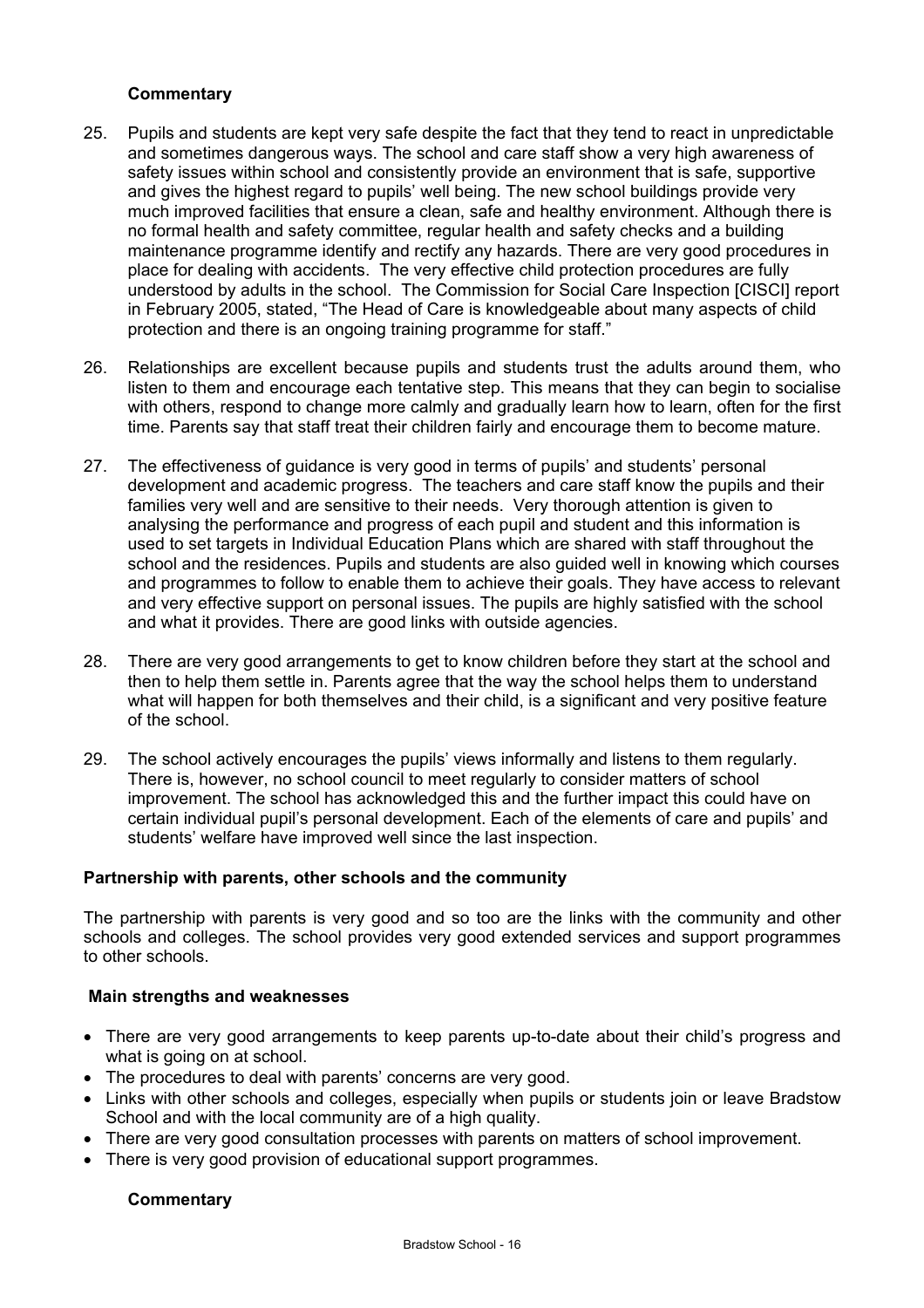- 30. Parents are highly satisfied with what the school does. They say they feel comfortable about approaching the school, that their children are very well taught and that the school is very well led and managed. This is a good improvement since the last inspection. Parents are well informed about the school through regular newsletters and telephone calls. Pupils and students or care staff write to parents regularly telling them what they have learned and what has happened. Parents appreciate the opportunities to discuss their child's progress at the formal meeting with teachers. A helpful weekly report, containing progress towards a pupil's individual targets, is sent home. Parents are welcome to visit and stay at any time. The head teacher is always available to deal with any concerns or complaints that parents may have. This ready contact ensures very high levels of parental satisfaction and ensures that any problems are dealt with swiftly and effectively.
- 31. Parents are consulted about school improvement, through regular written surveys. Their views are collated and the school responds accordingly. For example parents said they would like more help with managing behaviour at home and improving their communication skills with their child. The school now runs workshops to address these issues.
- 32. Bradstow's partnerships with mainstream and special schools locally, as well as special schools in London and across southern England, are very effective. They include good transfer of test data and pastoral information when pupils and students join the school, to help them settle in quickly. Vocational studies with the local college and very good links with the local business community provide very good educational, social and work experience opportunities. Regular outside visits make a significant contribution to pupils' social and cultural development. The school successfully seeks out the skills and resources that are available locally that strengthen governance, decision-making and pupils' learning.
- 33. There are very good arrangements where Bradstow staff share their unique expertise with other schools and professionals. The school is actively involved in several local initiatives to improve standards. Teachers from mainstream schools are invited to Bradstow for professional development in managing behaviour and to gain a better understanding of autism. Bradstow staff visits other special schools to deliver in-service training for staff teaching pupils with moderate learning difficulties.

# **LEADERSHIP AND MANAGEMENT**

Leadership and management are very good overall. The leadership of the headteacher and key staff is excellent. Day-to-day management of the school is very good. Governance is good.

# **Main strengths and weaknesses**

- Leadership by the headteacher is inspirational, resulting in a deeply committed and highly enthusiastic staff.
- Support from key staff is excellent leading to very effective teamwork.
- The school is highly effective in providing for the needs of individuals.
- The head of care provides very good leadership and the residential provision is very well managed.
- The school maintains very good data on the performance of pupils and students but does not analyse it in a way which clearly informs them of pupils' and students' progress in subjects of the curriculum.
- Governors are highly committed and know the school well but are not sufficiently aware of pupils' and students' progress in the subject areas.
- The school's approach to financial management and the principles of best value are very effective.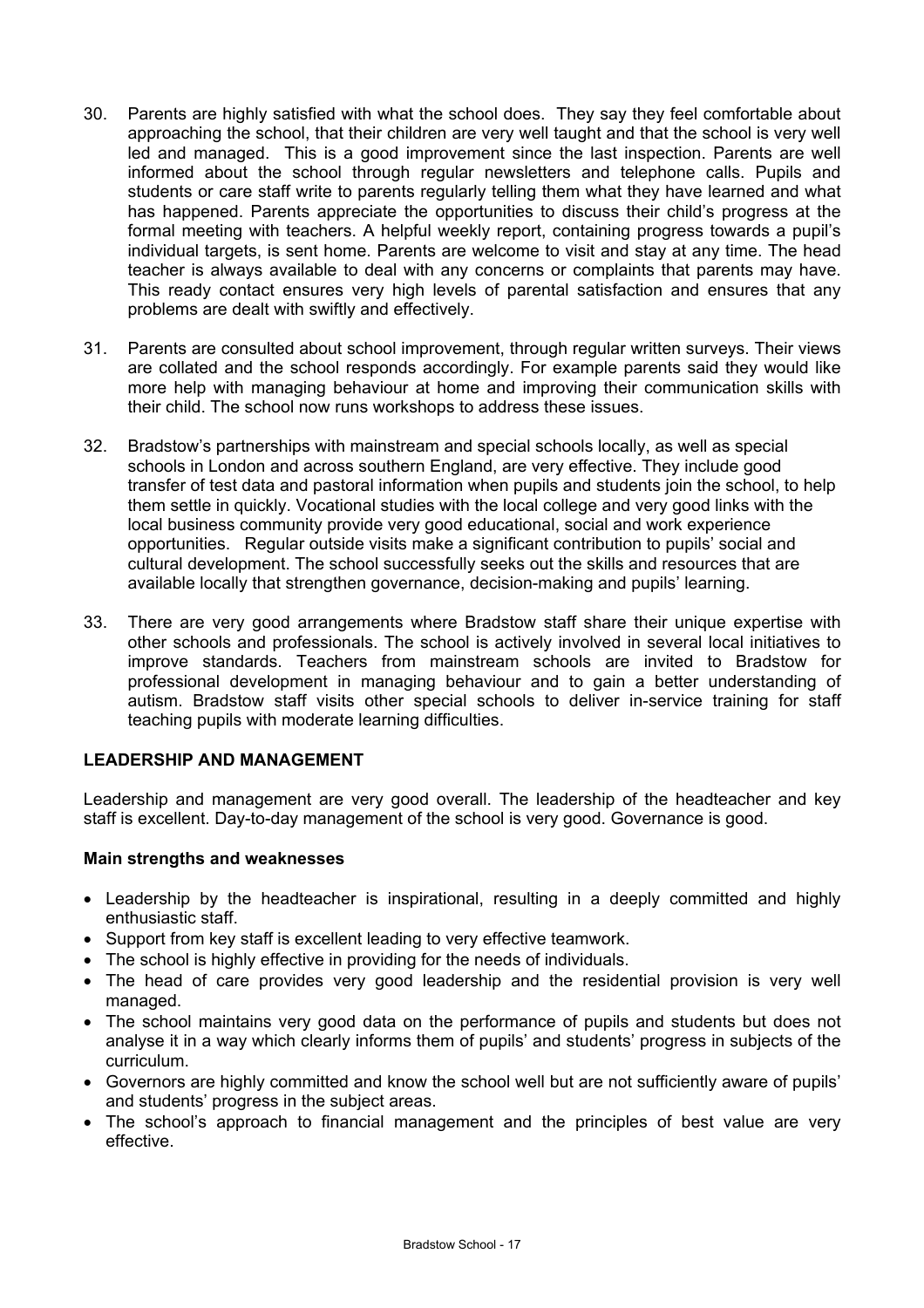# **Commentary**

- 34. The success of the school is largely the result of the inspirational leadership of the headteacher and the excellent support he receives from his deputy, the assistant headteacher and head of care. This excellent leadership has resulted in a high quality staff team which is deeply committed to the pupils' wellbeing. They are confident and very enthusiastic about their work. This is despite the extremely challenging pupil and student behaviour which staff have to work with on a daily basis. Everyone is seeking to provide a high and improving quality of service. Key, senior staff provide role models which encourage effective teaching and strong pastoral support. Subject leadership is much improved and all major subjects are well monitored, led and managed with an enthusiasm for new ideas and approaches to teaching. The quality of the residential provision makes a major contribution to the success of the school. The head of care is a very good manager of the large team of residential staff and she provides very good leadership, which supports and motivates her staff. Parents regard the leadership of the school as a major strength.
- 35. Governors offer considerable skills, have a good understanding of the school's needs and are prepared to challenge the management team when appropriate. They ensure the school meets all statutory requirements. They regularly visit the school despite the distances involved. However, they do not have the information necessary to make them sufficiently aware of pupils' and students' progress in the subject areas, in order to play a stronger role in school improvement.
- 36. The day-to-day management of the school is very good. The school is smooth running and has an excellent, positive and business like atmosphere. School self-evaluation and performance management are established and have led to good improvement since the last inspection. The school commissioned its own best value review of provision in 2002, which led to a number of changes and improvements. The school now maintains some very good data on pupil performance, which is greatly improved. Comprehensive and detailed records are collected for all pupils' and learning targets and these are carefully set and closely monitored. This ensures that all pupils are included and have an equal opportunity to make progress in areas most important to them, which is a strength of the school. However, the data collected is not yet analysed and summarised in such a way that it informs parents, staff and governors of how well different groups of pupils and students are doing in subjects of the national curriculum. As pupils and students achieve within a tight band of attainment, staff know their achievements very well and so they do make good progress. However, managers cannot yet use the information to see which subject areas need to be improved most and so drive up standards even further. A major strength of the school is the management of staff. The commitment, retention and development of teachers, teaching assistants and care staff is central to the headteacher's approach. All staff have extensive training opportunities, including the use of an excellent school based professional development centre.

# **Financial management**

# *Financial information for the year April 2004 to March 2005*

| Income and expenditure $(E)$ |           |  | Balances (£)                           |         |  |
|------------------------------|-----------|--|----------------------------------------|---------|--|
| Total income                 | 3,864,191 |  | Balance from previous year             | 505,395 |  |
| Total expenditure            | 4,369,586 |  | Balance carried forward to the<br>next | 616,533 |  |
| Expenditure per pupil        | 75,061    |  |                                        |         |  |

37. The school manages its finances very well. The school business manager is a very professional and effective member of the management team. He has introduced a very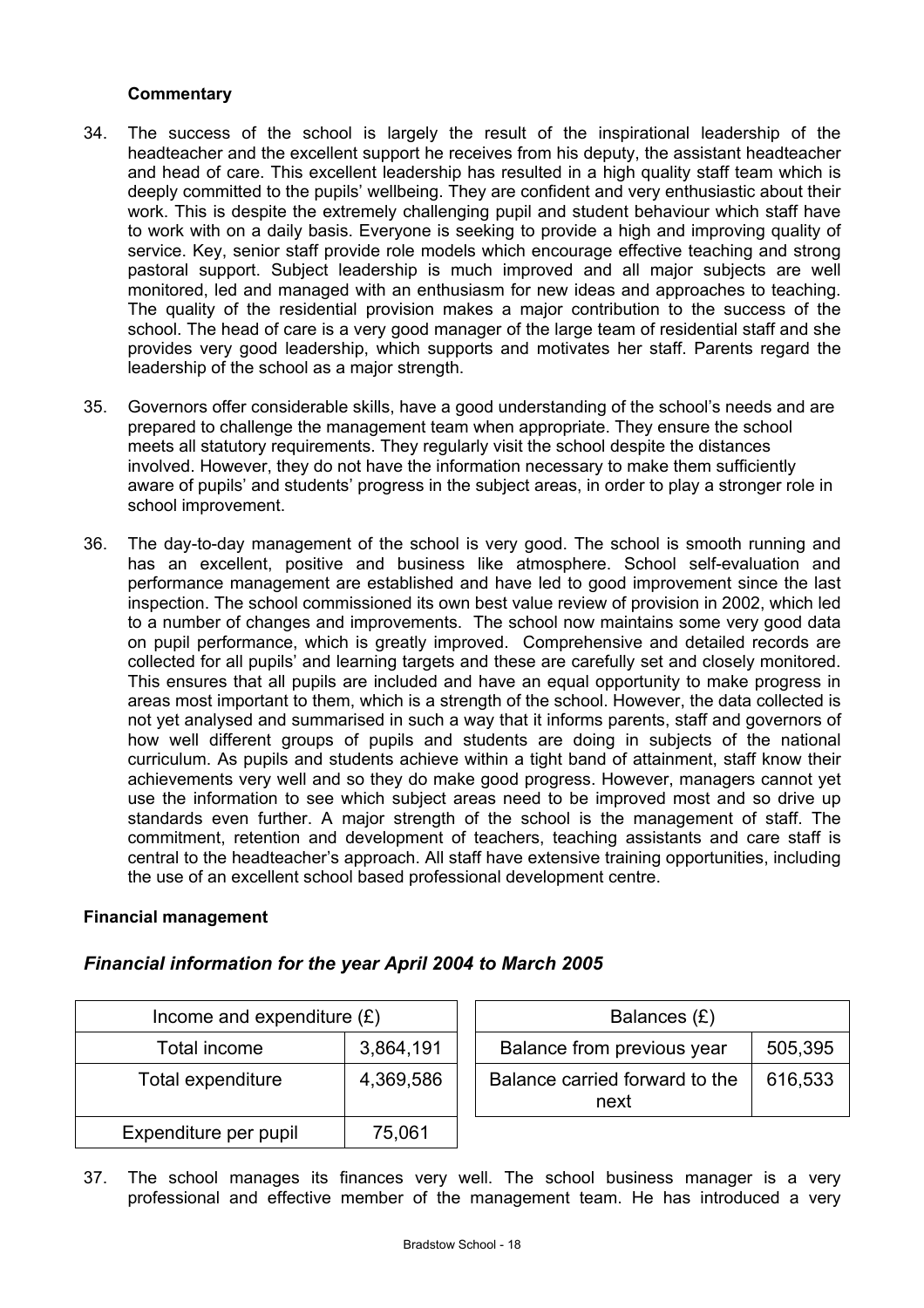rigorous business approach to financial management which is clearly showing results. It provides a very good conduit between day-to-day budget decisions and the school's short and long-term development plans. The links between the governors and the school management team are strong and ensure that all financial decisions are well thought through and transparent. The significant budget surplus is well accounted for and expenditure is carefully considered to ensure best value is obtained.

38. The aids to raising pupils' attainment, upon which the school can build, include the very high quality of leadership and management, and the knowledge, expertise and personal commitment of staff. There are, however, potential barriers to improvement, including the poor quality of some accommodation. The distance of the school from parents, the LEA and most governors also brings problems in achieving ease of communication and support for the school.

# **WORK RELATED LEARNING**

Provision in work related learning is **good**.

#### **Main strengths and weaknesses**

- Work-related learning is very well led.
- Careers education is carefully structured, strongly supported by the local Connexions adviser.
- Very good use is made of facilities on the school site, residential experience and the use of a local college to promote work-related learning.
- There is a shortage of appropriate external placements to meet the needs of students.

- 39. Work-related learning is still developing, with some very good aspects of provision already in place. For example, the 24 hour curriculum is carefully organised to ensure that pupils and students live their lives fully to meet their individual needs and aspirations. The very good communication strategies help pupils and students to make choices. There are rich opportunities on the school site to develop the pupils' and students' ideas such as the successful work in the allotment area with materials and plants. Another example of very good practice is the school's mini-enterprise project involving garden or cooking careers boxes. This enables students to take part in the careers process environment, engaging in role play before moving out to less supportive environments using the skills they have gained. A strong feature is that students gradually need less support and some of the most able are almost independent. The local Connexions adviser undertakes some high quality work to ensure the success and relevance of the next stage of students' education and careers. For example, he makes regular visits to Year 9 for transition reviews, with additional reviews for students in Years 12 and 14. This process ensures that parents, social services and school staff provide very good planning to ensure each student has an appropriate plan for the future. In addition, effective use is made of a local college where students from Years 11 to 14 study art and develop an awareness of craft, pottery, and creativity as well as enriching their communication skills.
- 40. The overall management of work-related learning is very good and helps to overcome the difficulty where placement in the community or at the local college is not always appropriate right away. In addition, there are not enough vocational courses outside school that are relevant to the abilities and aptitudes of some students. This is why work on the school site is developed. By the time students leave the school they have had an opportunity to complete the ASDAN Workright Award, have been engaged in recycling projects and have had an opportunity to work alongside the school librarian, the caretaker and have assisted with school administration tasks. All these activities make a significant contribution to students' growing understanding of the world of work.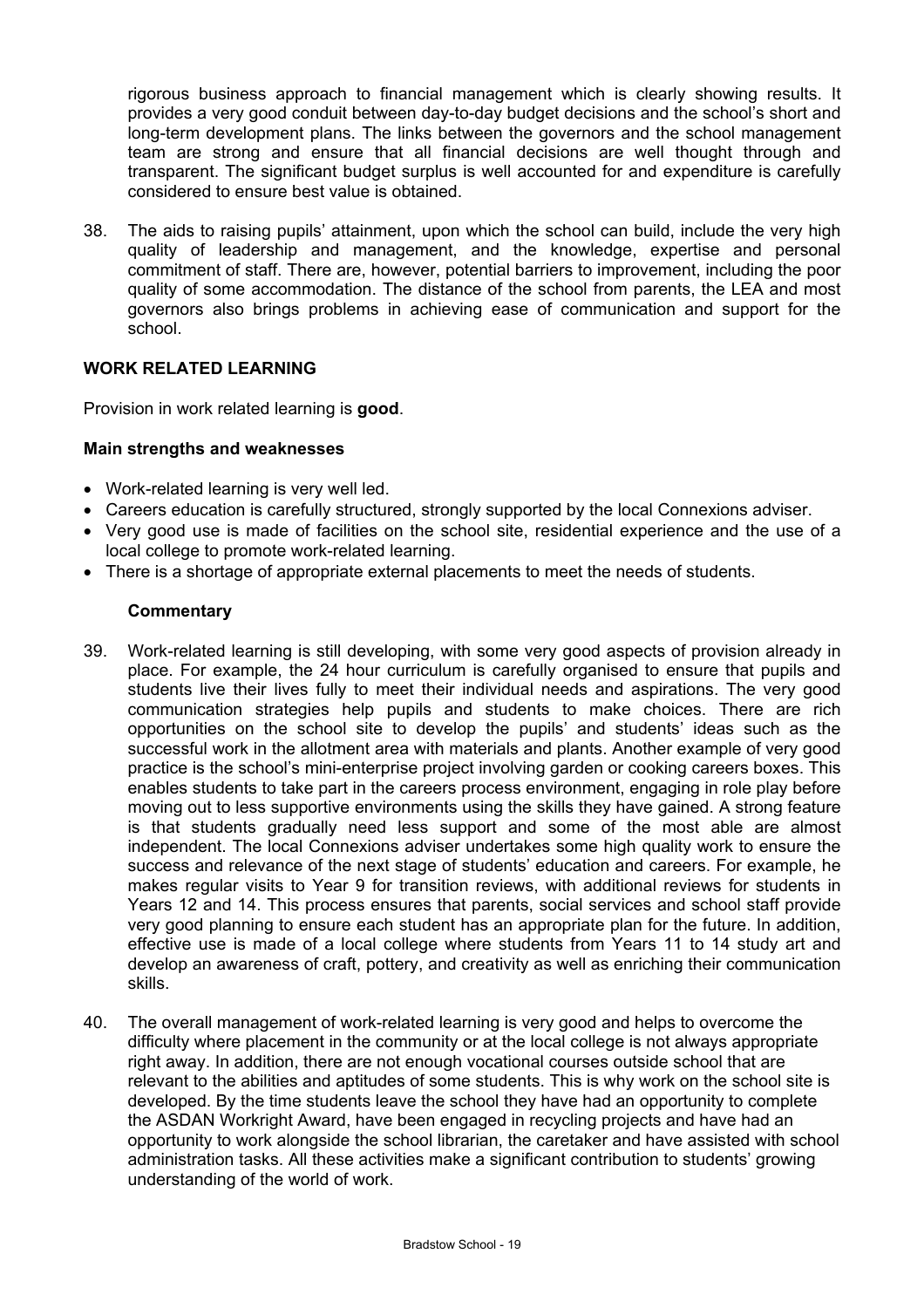# **PART C: THE QUALITY OF EDUCATION IN SUBJECTS AND COURSES**

# **SUBJECTS IN KEY STAGES 2, 3 AND 4**

# **ENGLISH**

Provision in English is **very good.**

#### **Main strengths and weaknesses**

- Pupils and students make excellent progress in their ability to communicate.
- Team working is excellent and is a significant feature of very good teaching and learning.
- Language and literacy are promoted very well throughout the day, contributing positively to very good achievement.
- There are times when resources and activities are not age appropriate.

- 41. Achievement overall is very good. However, there are variations in achievement between the four elements of English. Communication, which includes speaking and listening, is excellent whilst reading is very good. Achievement in writing is good but pupils and students have too few opportunities to record work.
- 42. The expertise of staff and joint planning between the English co-ordinator, speech and language therapist and behaviour managers are central to the ever increasing ability pupils and students have to communicate their needs, feelings and knowledge. The decision to use the impressive expertise of the speech and language therapist to train all staff for developing communication, but especially those working in classrooms to use augmentative communication systems capably and consistently has been rewarded. Detailed assessment is made of how individuals communicate and learn best. These might include the use of Makaton signing, photographs, symbols or the use of PECS (Picture Exchange Communication Systems). These methods are common in many special schools but Bradstow has been highly creative in matching methods and materials to meet individual needs. For example, boys and girls begin to recognise photographs of known people or objects. Others understand that symbols can represent objects or actions. Pupils and students match symbols with words, using increasingly sophisticated resources that reduce in size until ultimately they form mini books that can be clipped to a belt. Colour is also reduced so that finally only black and white is used, to represent 'normal' print. More able pupils and students who do not communicate through speech make requests exchanging symbols, such as asking for a drink or requesting access to the computer. Pupils who become disturbed are encouraged to use PECS to indicate the cause of their distress. Language is then limited to essential words to reduce stimulation and encourage relaxation. Those who can communicate verbally are encouraged to speak in full sentences as far as possible and use accurate vocabulary. Mornings and afternoons begin with a communication session where pupils are prepared for the activities ahead, sequencing their own timetables and greeting all present. Singing is used well during this time to aid communication but songs for older pupils and students do not reflect their age, giving them a social disadvantage.
- 43. Pupils and students demonstrate a love of books. This is because the sharing of stories is so much fun at Bradstow. More able pupils and students of all ages match text with symbols. They recognise the letters of the alphabet and some individual sounds. A small number of pupils read simple text with support. Library provision has improved significantly since the previous inspection and the librarian has collected together a wide range of stimulating resources. Pupils responded very positively to the use of puppets, music and a water pistol that featured in a very good story telling session. Good use of the interactive whiteboard also engaged pupils' interest as they followed the story of the sad crocodile before relaxing with books of their choice. Many pupils and students have favourite books and the choice is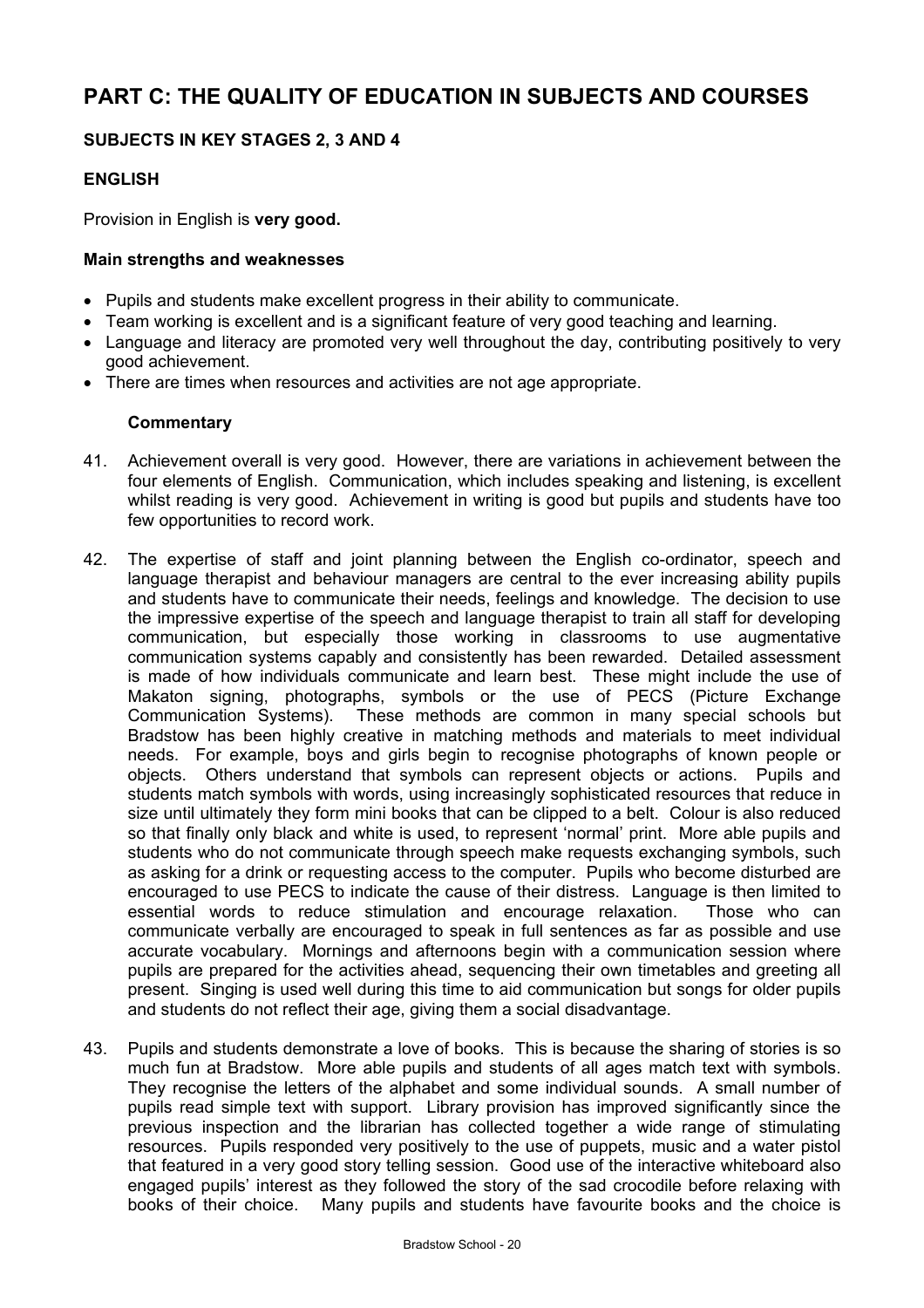extensive. However, there is insufficient encouragement towards age appropriate books as they move through the school. The best reading resources the school has are the beautifully produced books of Bradstow pupils and students going about their daily lives.

- 44. Insufficient use of ICT restricts achievement in writing. A very small number of the most able pupils and students use the computer to record their work. For example, one pupil competently writes letters home using words and symbols, recognising the need for capital letters and full stops. Others select the correct sequence of weekly activities, cutting out sentences and compiling letters to be sent home. All pupils make marks on paper, they tolerate hand over hand 'writing', with some pupils independently tracing over or copying letters or text. Many pupils recognise and write their own name.
- 45. Teaching and learning are very good overall. All lessons seen were very good or good. This is a marked improvement since the previous inspection. The significant strengths of lessons are:
	- Excellent team work that enables staff to take over seamlessly from one another as situations fluctuate;
	- Proficiency in alternative methods of communication systems and their consistent use by all members of staff;
	- Skilled behaviour management and knowledge of individuals that keeps disruption to a minimum and focuses clearly on learning.

Lessons are cheerful and purposeful. Assessment of individuals is accurate and detailed. This means that teaching is directed towards individual targets so that boys and girls of all backgrounds and abilities make equally good gains in learning. The most able pupils are regularly withdrawn to work towards their targets but there are a few occasions when work in classrooms is not sufficiently challenging for them. Collaborative working was strong in a very good lesson for pupils in Years 7 to 9. The speech and language therapist worked alongside the class teacher as pupils made use of their individual communication systems. Pupils named the colours they saw through the glasses they put on before sharing the story of 'Anna's Amazing Multi-Coloured Glasses.' Others named objects on cards they selected whilst others needed patient help as they matched objects with the correct room. One pupil used the touch screen competently to turn the pages of a book as it was read but the pictures were of much younger children.

46. Subject leadership is very good and management is good. The co-ordinator is knowledgeable and leads by example. Her positive and enthusiastic approach is mirrored by the speech and language therapist, with whom she works in close harmony. Together they strive to innovate and fine tune current practices especially to improve further, already excellent communication systems. The co-ordinator is rightly looking at new resources for reading and improving provision for ICT within English. Monitoring of teachers' planning takes place regularly but there has been no recent monitoring of lessons. Systems to quickly access and analyse very good individual assessment are not yet in place. Overall improvement in English is good.

#### **Language and literacy across the curriculum**

- 47. The contribution made to language and literacy through many aspects of the curriculum, including the 24-hour curriculum, is very good. This is a key factor in the success of the school. The social use of language is put into practice as pupils use local leisure facilities, visiting shops, restaurants and places of interest or paying for tickets on local transport. Mime, dance, drama and music are all used sensitively as means to enhance and complement other forms of communication. The expectancy that everyone who works in the school will use symbols and signs, helps minimise pupils' frustration and encourages very good relationships. Pupils and students communicate their choice of food to kitchen staff, they tell care workers what leisure activities they want to attend and speak to parents by telephone. The skills of literacy are enhanced in many subjects. For instance, pupils in Years
	- 7 to 9 looked at books about transport before visiting the railway museum and made books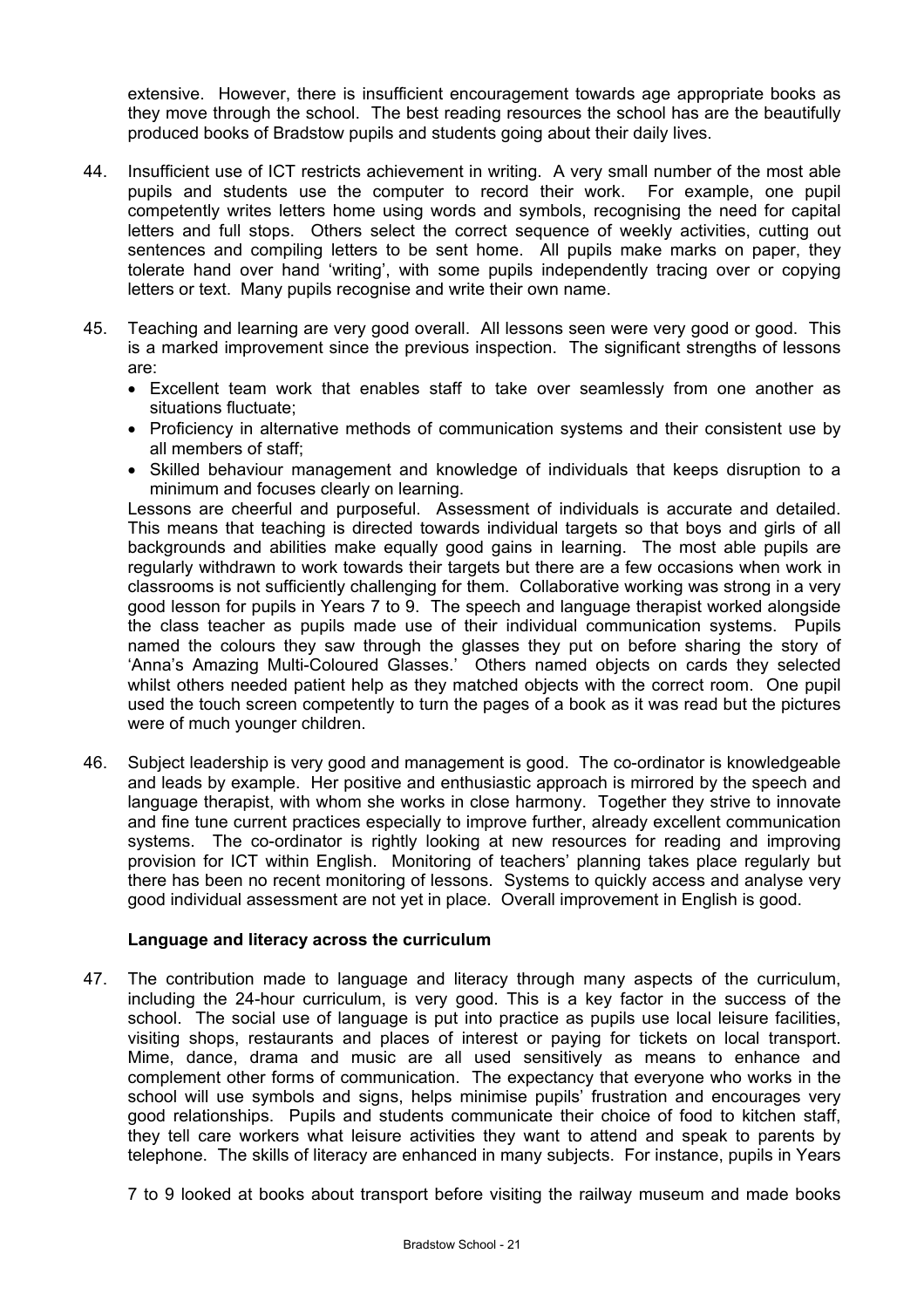about the Easter story during RE. Post 16 students recognise signs in public places and select appropriate clothing for the season or occasion after leafing through magazines.

# **MATHEMATICS**

Provision in mathematics is **good**.

#### **Main strengths and weaknesses**

- Teaching in mathematics is good and often very good and so pupils achieve well.
- The subject is well led and includes externally accredited courses for older pupils.
- Time spent teaching mathematics is sometimes too limited.
- Pupils' and students' learning in mathematics is not supported well in other subjects, or through the use of ICT.

# **Commentary**

- 48. There has been good improvement in mathematics since the last inspection particularly in teaching and in pupils' and students' achievement.
- 49. Pupils and students achieve well in mathematics and numeracy as a result of good teaching. Teachers' expectations are high and pupils and students with the most complex difficulties still achieve well in the development of basic number and shape. All pupils and students have an opportunity to develop an understanding of how mathematics is useful in life; teachers' planning and lessons concentrate on counting, measuring, recognition of shapes and understanding and using money. The higher achieving pupils and students count to numbers over 100, can do simple addition and know how many coins make 50 pence. Most pupils and students can recognise or name a square, triangle and circle and put them into the right groups. Those with more severe learning difficulties can indicate shape, using symbols and have some understanding of number lines. Older pupils and students use mathematics in practical settings. When shopping for ingredients for lunch for example some understand the values of coins, they also measure temperature, length and time.
- 50. Because of the good and supportive teaching, pupils and students have the confidence to solve number problems willingly and with enthusiasm. Where planning is very good, objectives are appropriate and teaching strategies included so that pupils and students learn in a way which suits them best. There is a clear emphasis in all lessons on the targets in the pupils' Individual Education Plan so that each one continues to make progress in key areas. The very good use of resources makes lessons lively and meaningful. In one Year 8 class, for example, puppets were used to introduce concepts of big and small and pupils had a lot of fun making the puppets work and comparing their sizes. Teaching assistants are very skilled in keeping pupils and students on task and helping them understand basic concepts, for example, how their fingers can help them count. Very good lesson organisation with one group of sixth formers meant that they could list, by naming or signing, things they wished to buy, and work out how much they would cost. This practical 'life skills' approach to mathematics is very effective although, in some lessons, the actual mathematics content is very thin and opportunities are missed for pupils and students to reinforce their understanding of number. For example in one sixth form lesson on the allotment, students planted seedlings and the teacher helped them to measure the distance between each plant, but this only took two minutes and opportunities to build on this learning were missed. This results in good rather than very good progress overall.
- 51. The subject is well led and managed. The co-ordinator has a good understanding of how the subject is taught in the school, including the need to increase the time spent on the mathematical content of lessons. Good accreditation is available to older pupils in the form of

ASDAN awards and pupils' portfolios are of good quality. Documentation to ensure well-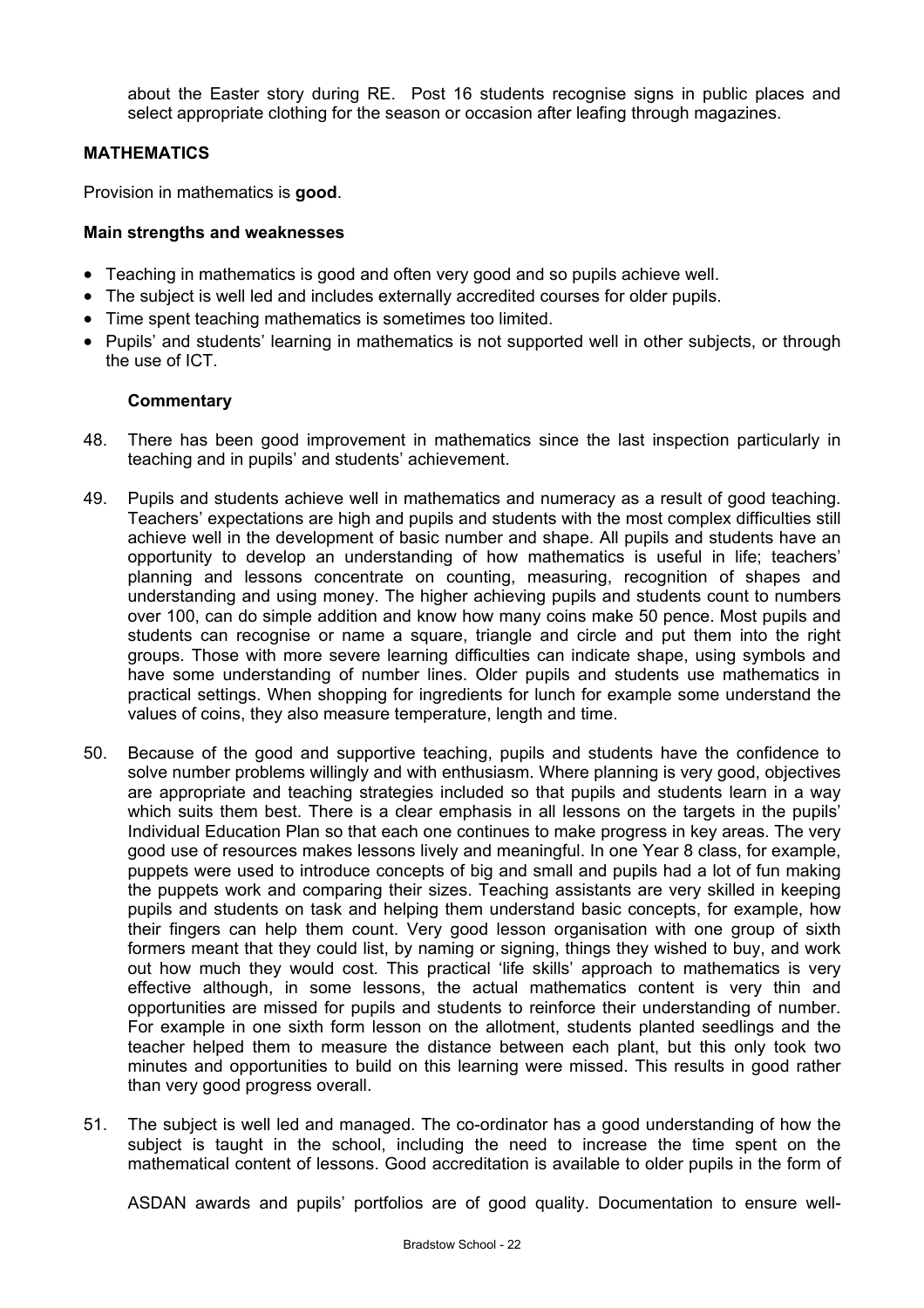organised management of the subject by the co-ordinator is of very high quality. There is however little evidence of ICT being used to help pupils learn mathematics in any subject.

#### **Mathematics across the curriculum**

52. The use of mathematics across the curriculum is generally good. There are good examples of mathematics being used in other subjects. In art, knowledge of shape is reinforced and in science and food technology pupils learn to measure and compare size, for example. However, some opportunities to build on number, spatial awareness and data-handling in other subjects are not always realised.

#### **SCIENCE**

Provision in science is **good** overall.

#### **Main strengths and weaknesses**

- Pupils and students understand science well because it is presented in a practical way and the resources are good.
- The assessment of achievement and progress is refined to meet the needs of individual students and pupils successfully.
- The quality of the teaching is always good or very good so that pupils and students learn well.
- The role of the co-ordinator is at an early stage of development.

- 53. Pupils' and students' achievement in science is good throughout the school. This represents a good improvement since the last inspection. By the age of eleven years pupils are developing their investigative habits. They are finding out about plants and animals and the various types of forces and the way materials change. These skills are built upon and developed in the secondary classes and the sixth form. At this stage, extensive use is made of the school allotment and farm areas. In this way the students gain an understanding of the life cycle of plants and the conditions of growth. They also extend their knowledge of materials. In one lesson Year 10 pupils were learning about body parts and personal hygiene with particular reference to teeth. By the end of the lesson they had developed their knowledge of teeth and the need to care for them. Sixth form students successfully complete the science related elements of the ASDAN Award modules.
- 54. Teaching is always good and sometimes very good. It is strongly practical so students can understand more easily. For example, students in Year 9 were studying the importance of healthy eating and were learning about the different types of food, in particular, proteins and fats. An essential element of the lesson was the opportunity to look at and taste some different examples of fats and proteins. Of particular merit in lessons is the very effective use of communication aids and symbols, which enable all students to access the ideas and concepts of the lessons. Another strong feature of science lessons is the very good quality of support provided by teaching support staff and the overall quality of teamwork. This feature ensures that behaviour management in classes is very good and this has a positive impact on the overall quality of learning. There is evidence that in some lessons the more able students are not always fully challenged and given differentiated tasks.
- 55. The newly appointed subject co-ordinator has a good grasp of the subject's strengths and weaknesses. There are very good and detailed assessment procedures allowing learning to be built from lesson to lesson on an individual needs basis. For pupils and students aged 14 to 19 ASDAN modules are successfully completed. Good use is made of ICT with the Writing Symbols Program to help students to follow their own learning. Overall, the resources for science are good but there is some difficulty in finding appropriate resources to meet the specific needs of some pupils and students. The co-ordinator has a clear intention to develop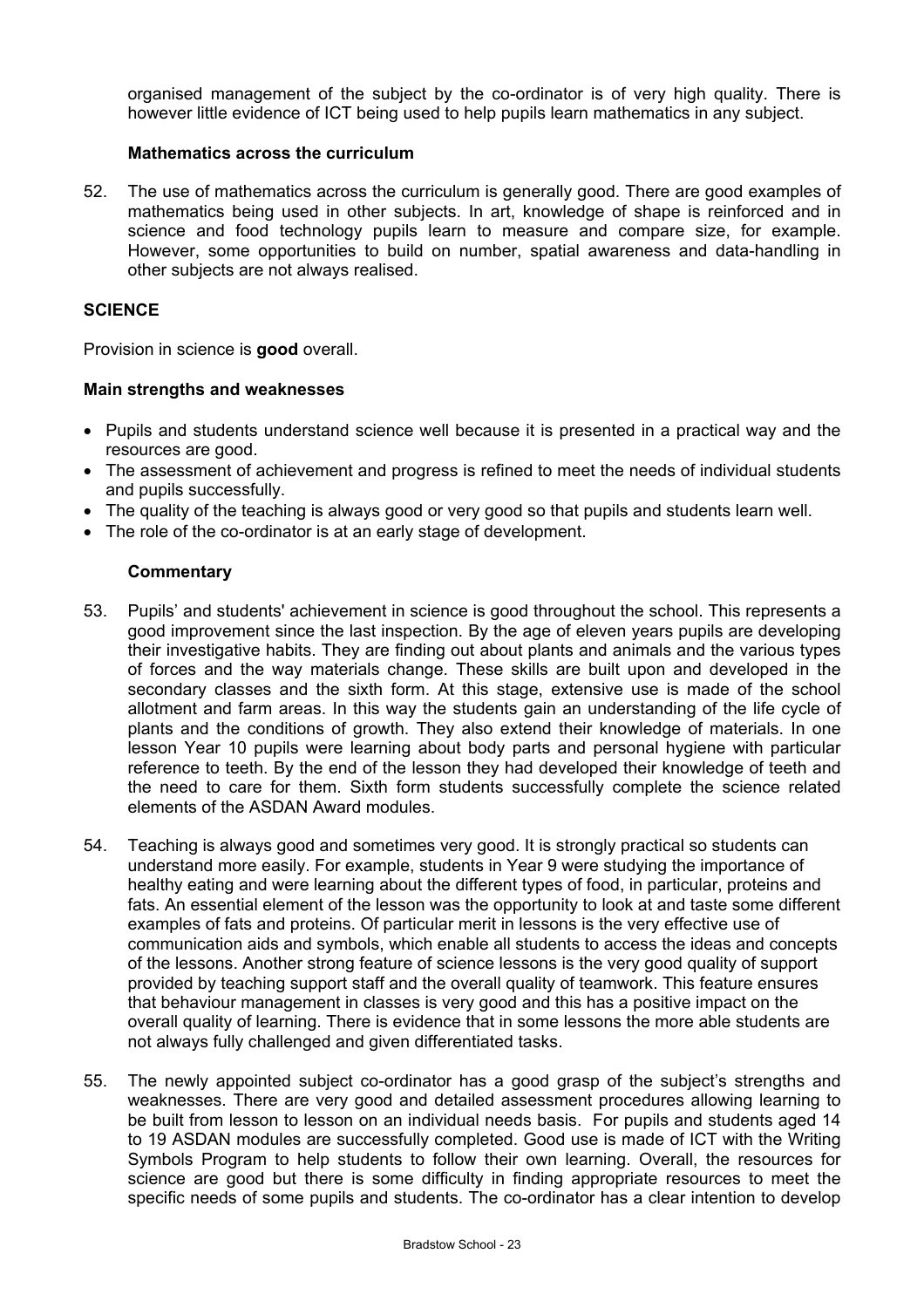her own knowledge of the subject in the school and sees the importance of monitoring the teaching and learning across the school.

# **INFORMATION AND COMMUNICATION TECHNOLOGY**

Provision in information and communication technology is **satisfactory.**

#### **Main strengths and weaknesses**

- There has been good improvement in ICT which is now used across the school.
- The subject is well led and managed leading to improved achievement.
- Resources are good.
- Insufficient time is allocated to ICT and opportunities to use it in all subjects are too limited.

# **Commentary**

- 56. Pupils' achievement in ICT and the quality of teaching in the subject are satisfactory and this represents good improvement since the last inspection when both were unsatisfactory. Because of sound teaching, pupils have reasonably good skills when using the keyboard and touch screens. Some parents are pleased because their children can now use a computer competently at home, which surprises them. Because of pupils' complex needs and challenging behaviour, the use of computers presents teachers with a considerable difficulty. Few pupils are able to work unaided or for any amount of time and teachers work hard to overcome this. Where teaching was seen it was of good quality. For example some good work was achieved in a Year 9 class when pupils used newly introduced software to produce picture songs, in a food technology lesson pupils used graphics to produce symbols and draft a letter home describing what they had been doing at school. Some pupils are able to access the Internet and others take digital photographs of their work.
- 57. The joint co-ordinators for the subject are very enthusiastic and knowledgeable and do have some understanding that ICT is underused. As a result of introducing new software, equipment, staff training and renewed emphasis on the subject, they are optimistic that improvement will be on-going and show good capacity to improve. The newly introduced interactive white boards are being used well by some teachers and resources generally are good. Subject documentation is of very high quality.

#### **Information and communication technology across the curriculum**

58. Insufficient use is made of ICT to support learning across all areas of the curriculum. Very few meaningful examples of its use were observed during the course of the inspection and this is a weakness which senior staff and the subject co-ordinators plan to improve further.

#### **HUMANITIES**

59. **Geography** was a sampled subject. Only one lesson was observed. The little available evidence was scrutinised and the subject co-ordinator interviewed. In the lower school geography is taught in the autumn and summer terms and a geography/history week was due to take place after the inspection. Geography in the upper school is a part of the ASDAN modular course. From documentation scrutinised, including the scheme of work and pupils' Annual Review reports, the provision for geography is satisfactory. In a good lesson with the youngest pupils about weather signs and symbols, pupils recognised relevant pictures and PECS symbols and, with support, played 'weather bingo'. The lesson combined the teaching and learning of good communication skills with extending pupils' geographical understanding. Much emphasis is laid on learning 'practical' geography to enable pupils and students to move around the school with confidence and discover the local environment as well as, for example, looking at and experiencing different forms of transport. The subject co-ordinator is enthusiastic and committed to providing staff with useful resources, including an ideas box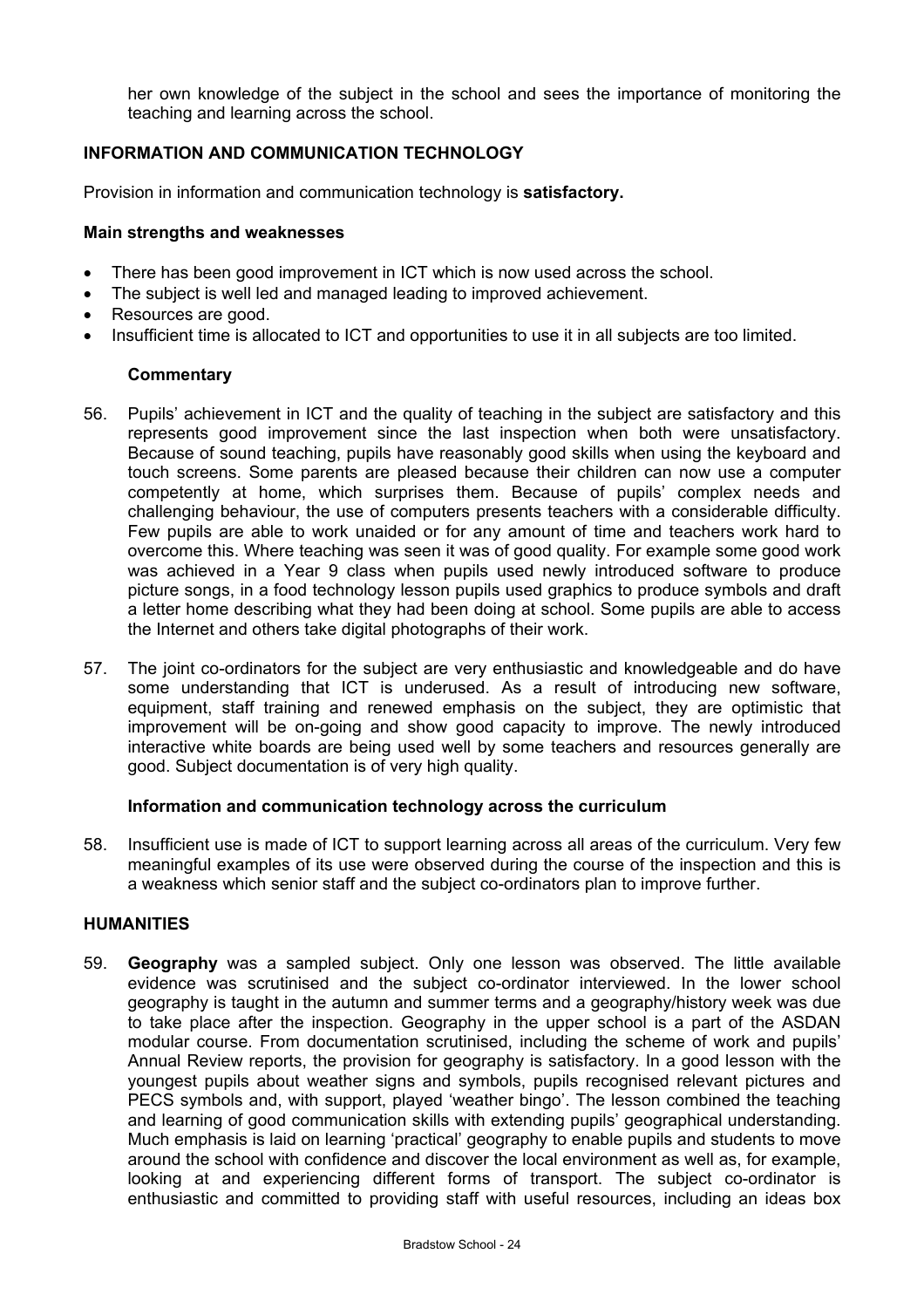which gives ideas for lessons, trips and virtual visits to improve the provision of geography across the school. There has been a satisfactory improvement in geography since the last inspection.

60. **History** was a sampled subject. It was not possible to see any history lessons as it is not taught during the summer term. Very little evidence of work was available for scrutiny and as the school's history/geography week was not scheduled to take place until after the inspection it is not possible to make judgements about standards, achievement and teaching. Pupils at Bradstow have difficulty with concepts such as "today" and "yesterday" so history links very closely with personal, social and health education and geography. It concentrates on topics such as "Me as I am now", compared with photographs of pupils when they were younger. Although appropriate to the majority, this approach does not always challenge the more able pupils and students sufficiently. Visits off site are used well to supplement the history curriculum, for example, visiting the local church to look at the historical nature of the building. Artefacts are widely used but the quantity of history resources is unsatisfactory.

# **Religious education**

Provision in religious education is **satisfactory.** 

#### **Main strengths and weaknesses**

- The curriculum meets statutory requirements and is relevant to pupils' and students' needs.
- Pupils and students are made aware of a range of different faiths and festivals.
- Not enough time is spent teaching religious education for achievement to be good.

- 61. Achievement is satisfactory and pupils and students learn about other people's beliefs and traditions. This remains the same as the last inspection. The younger pupils learn about themselves, what makes them feel peaceful and how to live with other people. Older pupils and students enacted the Easter story and know that Jesus died on the cross. Throughout the school they learn about events in the bible, and about the major religions, Sikhism, Hinduism, Islam and Judaism.
- 62. Teaching is satisfactory. Only two lessons were seen during the inspection and in each case what was taught was good, but the time spent teaching the religious education element of the lesson was far too short and so teaching was satisfactory overall. In these lessons there is not enough detail about what each pupil or student is expected to learn. Some lessons appear to be of high quality, for example one lesson taught, but not seen, during the inspection and where the planning was scrutinized and discussed with the teacher, showed how puppets were used very imaginatively to tell the story of Noah's Ark. In one visit to a local church the teacher showed good subject knowledge, pupils recognised religious symbols and one student took photographs of different parts of the church. The main strength in teaching is the very practical nature of how pupils and students learn, such as making cakes for Divali and making curry for lunch when learning about Rama and Sita
- 63. Subject management is satisfactory. The subject is well planned and annual reviews are good in terms of reporting what pupils and students can do. The school also has festival days, which contribute very well to religious education, such as a nativity day and celebration of Palm Sunday. There is a lack of monitoring of how well religious education is taught however, and so the co-ordinator cannot decide where improvements are needed. Improvement is therefore limited. The curriculum, because of lack of time remains limited and is just satisfactory.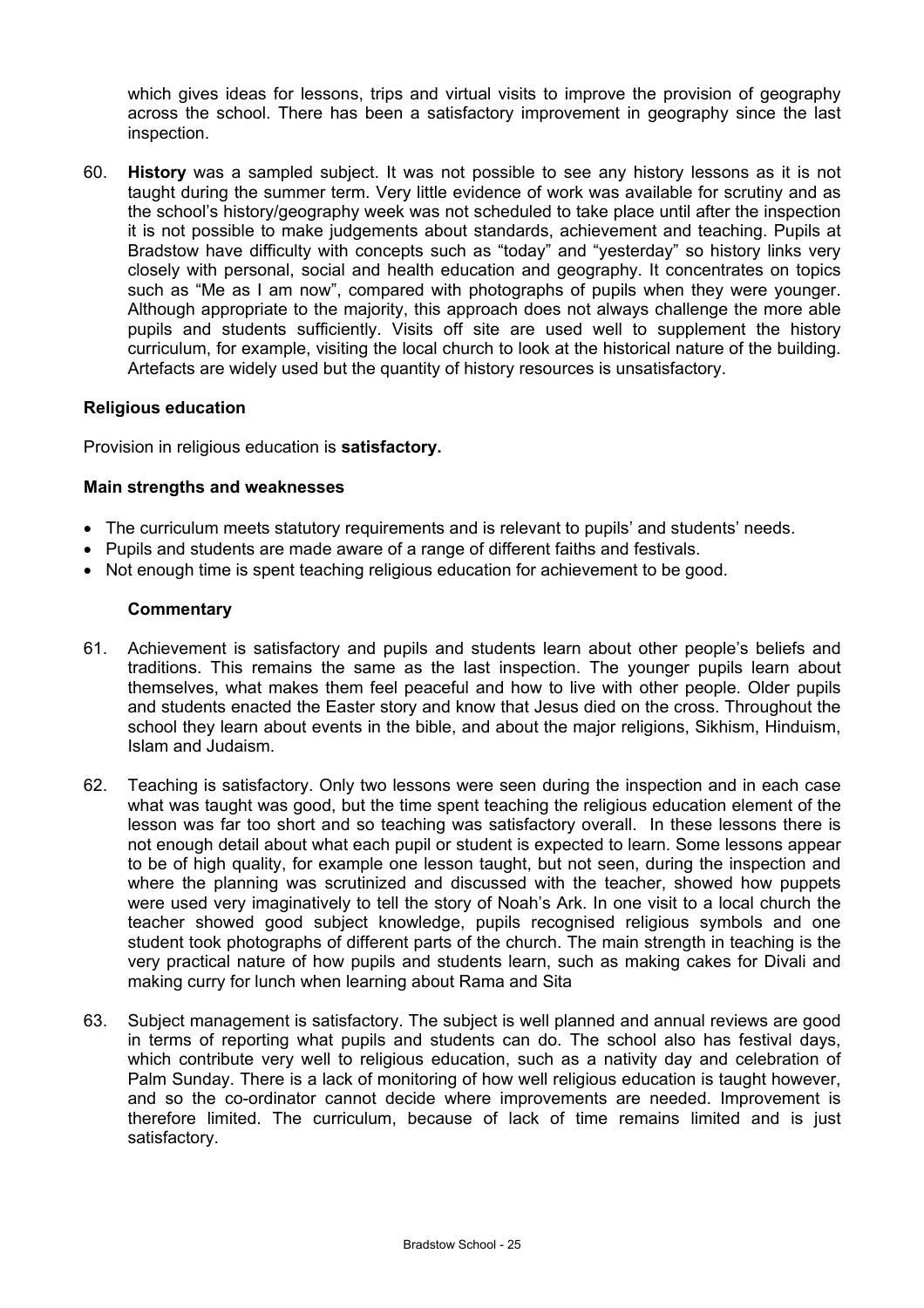# **CREATIVE, AESTHETIC, PRACTICAL AND PHYSICAL SUBJECTS**

- 64. Only two lessons were observed in **art and design**, one involving the youngest pupils and the other those of secondary age. Pupils' and students' work and teachers' planning were scrutinised and a discussion was arranged with the subject co-ordinator but, because of the limited number of lessons observed, no judgement was made. Pupils and students are gaining appropriate experiences using a range of materials and a variety of techniques. For example, during the inspection the youngest pupils were creating a card picture of a garden using natural materials. The quality of teaching was very good and because of the skilled support provided by teaching assistants and the use of symbols and signing, the pupils successfully positioned and stuck items, such as grass, flower petals and twigs to produce a picture that they were pleased with. Pupils of secondary age worked with different media to create models involving decoration and sewing. In the lesson observed, the students were helped to complete good models of birds. One sixth form student was keen to see his pottery mug after it had been hardened.
- 65. The role of the co-ordinator is underdeveloped and there has been no monitoring of lessons to judge quality. Resources for learning in art are satisfactory but there are few opportunities in art and design to challenge and stretch the more able pupils. Some use is made of ICT, for example the 'Paint Program' but there is little evidence of regular use. Not enough time is spent teaching art to help pupils and students gain the most from the subject. The lack of an art room and suitable storage limit the quality of experiences available to pupils and students. The school is aware of this and is building an art room which will be finished shortly. Good use is made of a local college to provide sixth form students with enriching experiences in the subject. There have been some improvements since the last inspection particularly in the quality of teaching in Years 5/6 and the management of communication and behaviour in the lessons observed.
- 66. **Design and technology** were sampled and so there is insufficient evidence to make overall judgements about provision, achievement or teaching and learning. Two lessons of food technology were seen. Teaching and learning were very good in one lesson and good in the second lesson. Older students displayed independence as they prepared their own lunch, making choices of toppings for their toast, cutting up ingredients and grating cheese. Communication and numeracy skills were enhanced as younger pupils chose fillings for their sandwiches, using signs and symbols and indicating which sandwiches were 'longer' or 'shorter.' Health and safety were ensured by the excellent teamwork of staff and their skilled behavioural management. Good accommodation for food technology contributes to good learning.
- 67. Design and technology have improved since the previous inspection. A small number of students have opportunities to use resistant materials when making planters for sale at the summer fair. Pupils use a range of materials to make attractive displays of collage. However, the lack of accommodation for work with resistant materials and the resulting narrow curriculum, restricts pupils' achievement. The newly appointed co-ordinator has realistic plans for further improvement including the purchase of resources such as construction kits and tools.

# **Music**

Provision in music is **very good**.

# **Main strengths and weaknesses**

- The quality of teaching and pupils' development in music is very good.
- Music successfully contributes to the good progress pupils and students make in every area.
- Music enables pupils and students to relate well to others and to begin to communicate.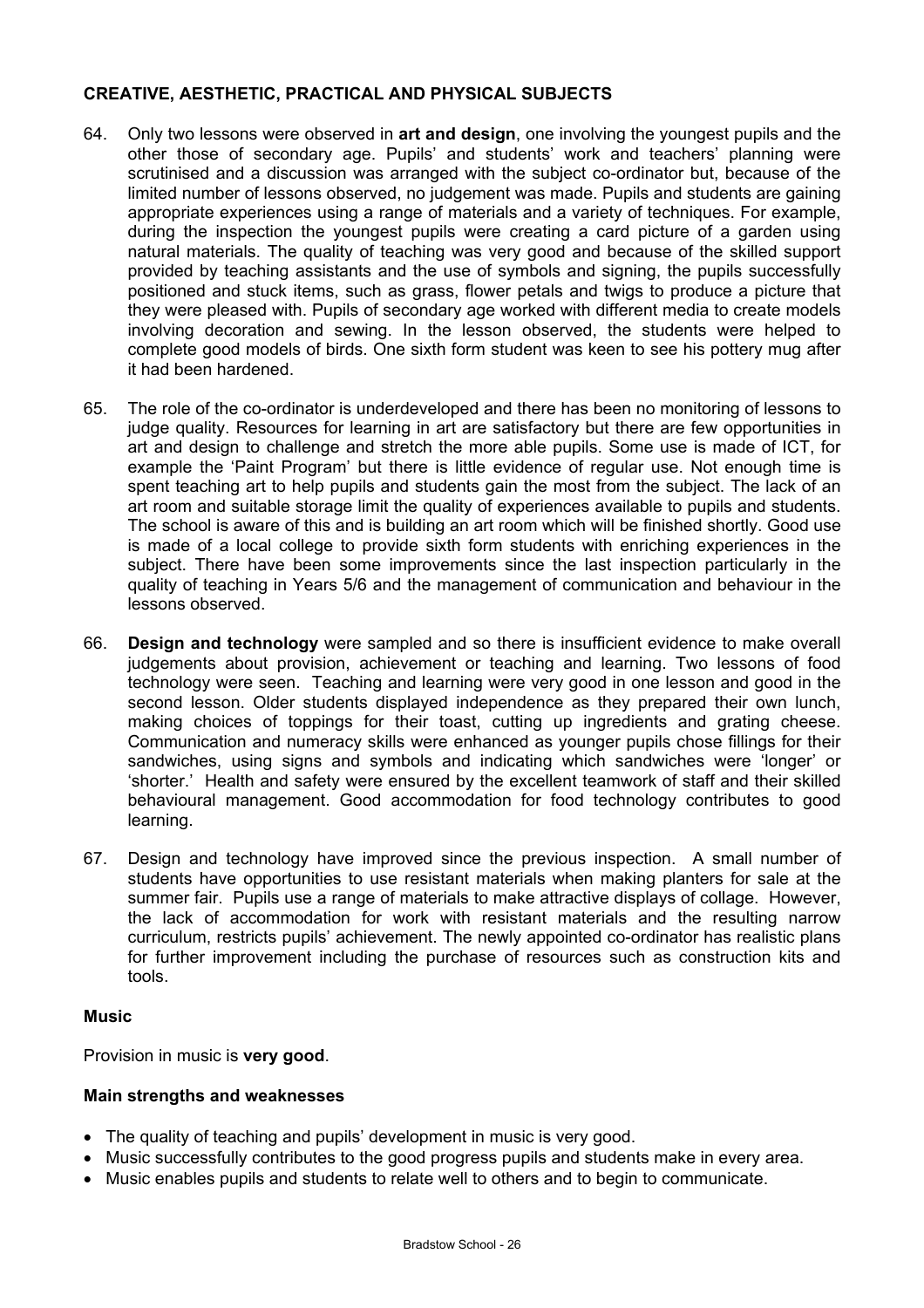# **Commentary**

- 68. Overall achievement in music is very good. By the time they leave school, many pupils and students have learned to recognise familiar songs, keep a rhythm and play simple percussion instruments. Pupils and students will listen quietly to music and enjoyed a drumming workshop.
- 69. Teaching is highly skilled and meets the needs of the pupils and students very well. The specialist music teacher uses music to help pupils communicate with him and to control their behaviour and guide them. In one lively session one pupil was able to beat out a 1,2,3 rhythm for the first time while another accompanied a whole tune on a drum. Teaching assistants contribute substantially to the progress pupils and students make by helping them with their tasks and keeping them calm. It is very encouraging to watch pupils realise just how to play a xylophone for example.
- 70. Leadership of music is very good. The co-ordinator and none of the staff are music specialists. However, music is planned as a whole school and a specialist is employed to work with each class for one half hour per week. Resources are still being built up and are currently satisfactory. The school holds drumming workshops which are highly successful in engaging pupils and students, but there are no visiting performers or visits to concerts.
- 71. Music is also used as a complementary therapy to help develop communication in pupils who have emerging language. It helps them to talk more in their other subjects. Music has improved well since the last inspection.

# **Physical education**

Provision in physical education is **good** overall.

# **Main strengths and weaknesses**

- Pupils' and students' enjoyment and participation in swimming are very good.
- The overall physical education enrichment programme for pupils and students is very good.
- The school hall is small and there are limitations to the use of large equipment.
- Pupils and students have nowhere to change and so do gymnastics in their ordinary clothes.
- The range of resources for small group and individual activities is insufficient to reflect the wide age and ability range within the school.

- 72. Pupils achieve well in physical education including gymnastics and very well in swimming. Every class has a timetabled swimming lesson weekly. In addition, pupils and students are taken swimming during the evenings and weekends by care staff. Specific targets for swimming are set for pupils and students. A small number of students can swim 25 metres unaided and another group can swim short distances up to 25 metres. The majority of pupils and students are well supported by staff to use floats and other swimming aids to develop their confidence in the water and practise their skills. For almost all pupils and students swimming is an enjoyable activity. In gymnastics pupils and students make some remarkable gains in physical confidence, overcoming their natural reticence to transfer from one place to another, climbing in and out of the wall bars and performing somersaults with ease.
- 73. In addition to very good opportunities for physical development on the school site, the programme includes experience of sailing, cycling, an activity holiday and a range of activity during lunchtime. There is an extensive playground equipment area where pupils and students can climb, run, jump and practise balance and other skills. This is well used during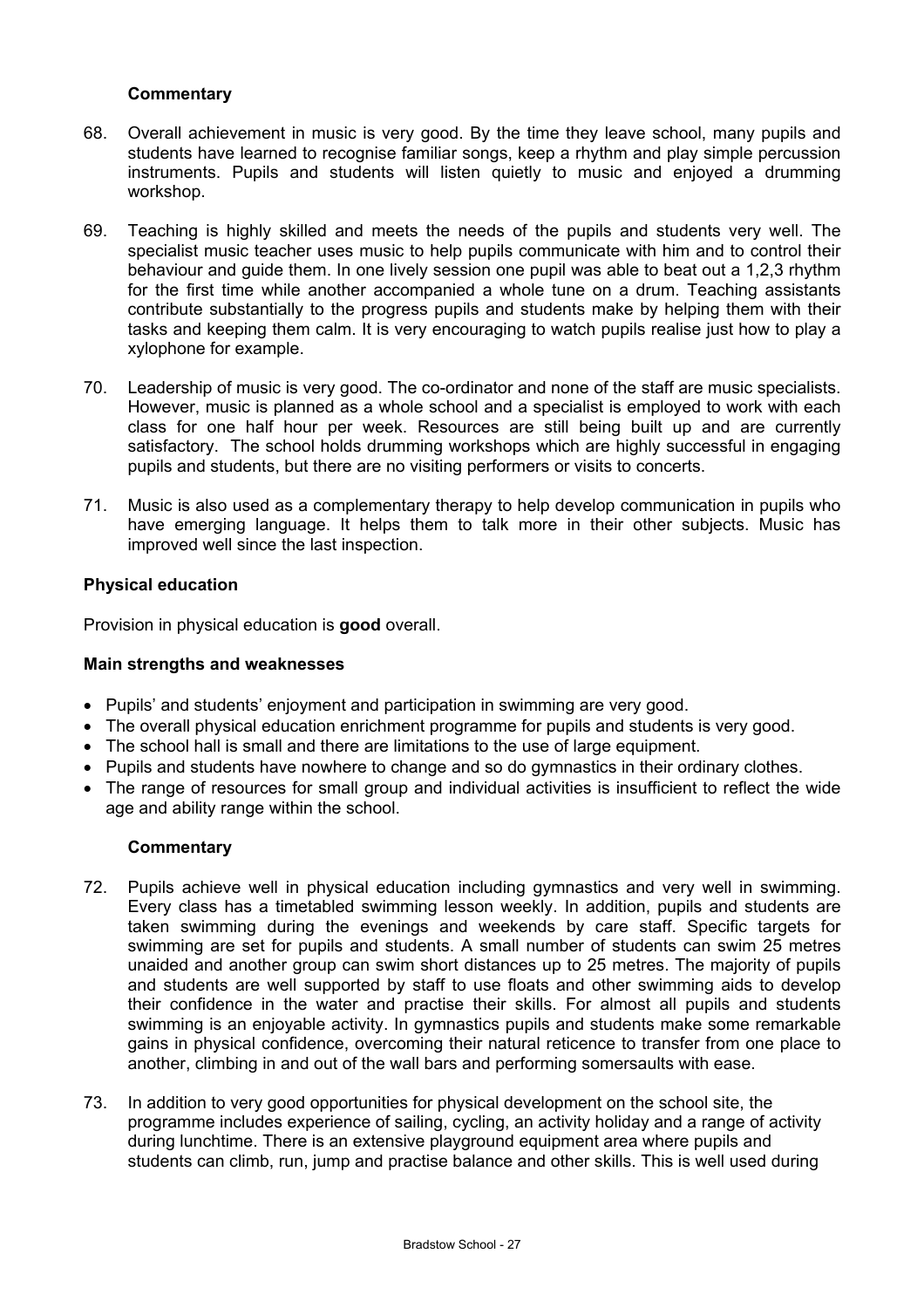lunchtimes. 'Sherborne' movement sessions are also well developed. Pupils and students cooperate fully and work hard on their tasks and through this are provided with good opportunities for social as well as physical development.

- 74. The quality of teaching in all elements of physical education is very good. In gymnastics, for example, pupils are provided with very good support to walk along a beam and a bench and climb up a ladder. Some pupils were coached successfully to turn round on the equipment. Throughout the lesson there was evidence of very good progress as a result of the encouragement and skill of the class teacher and support staff. Good use was made of the existing equipment and space in spite of its limitations.
- 75. Leadership and management of physical education are very good. The subject is well and creatively organised to maximise opportunities for pupils and students to develop physical skills, despite a reluctance to try new things and make the transition from one place to another. The school hall is unsuitable for older pupils and students and has limited space. In addition the lack of changing facilities makes it difficult for pupils to change for gymnastics or dress appropriately for more creative work. There are insufficient class based resources to reflect the wide age range and abilities of the pupils and students to broaden their overall skills in school. There have been good improvements since the time of the last inspection. Of particular note is the extensive use of outdoor activities and the improvements made in the quality of the teaching.

# **PERSONAL, SOCIAL AND HEALTH EDUCATION AND CITIZENSHIP**

Provision in personal, social and health education and citizenship is **very good**.

#### **Main strengths and weaknesses**

- Personal, social, health and citizenship education, alongside developing communication, is the bedrock of the 24 hour curriculum leading to increased independence for pupils and students.
- The leadership and management of the subject co-ordinator are excellent.
- The subiect provides a very strong tool in enabling pupils to manage their behaviour.
- All members of the school staff contribute very well to the promotion of pupils' personal and social development.
- Parents are very pleased with their children's progress in personal and social education.

- 76. Achievement in personal, social, health and citizenship education is very good throughout the school. Pupils and students gradually gain in confidence and independence and learn how to keep healthy through eating the right food, taking exercise and keeping clean and safe. Parents are particularly pleased with their children's gains in social skills as this enables events such as holidays and leisure activities like playing ball on the beach to be enjoyed by the whole family. This is a very good improvement since the previous inspection. Pupils and students learn to play their part in the community and as citizens, through visits and by taking on responsibilities.
- 77. The teaching of personal, social, health and citizenship education is very good, within lessons and in the 24 hour curriculum. Everyone involved with pupils and students, whatever their job description, teaches personal, social, health and citizenship education constantly. It is very successfully embedded into the whole life of Bradstow school. All pupils and students have a personal and social target, agreed by both education and care staff. These are reviewed at least termly and very often more frequently. They are eminently sensible and down to earth targets, which help pupils and students in their everyday life, for example, "To use a spoon rather than pick food up with the fingers". These targets also help pupils and students learn to manage their behaviour to the best of their ability. Pupils' and students' targets are reproduced in whatever format is most useful for them, for example, words, pictures and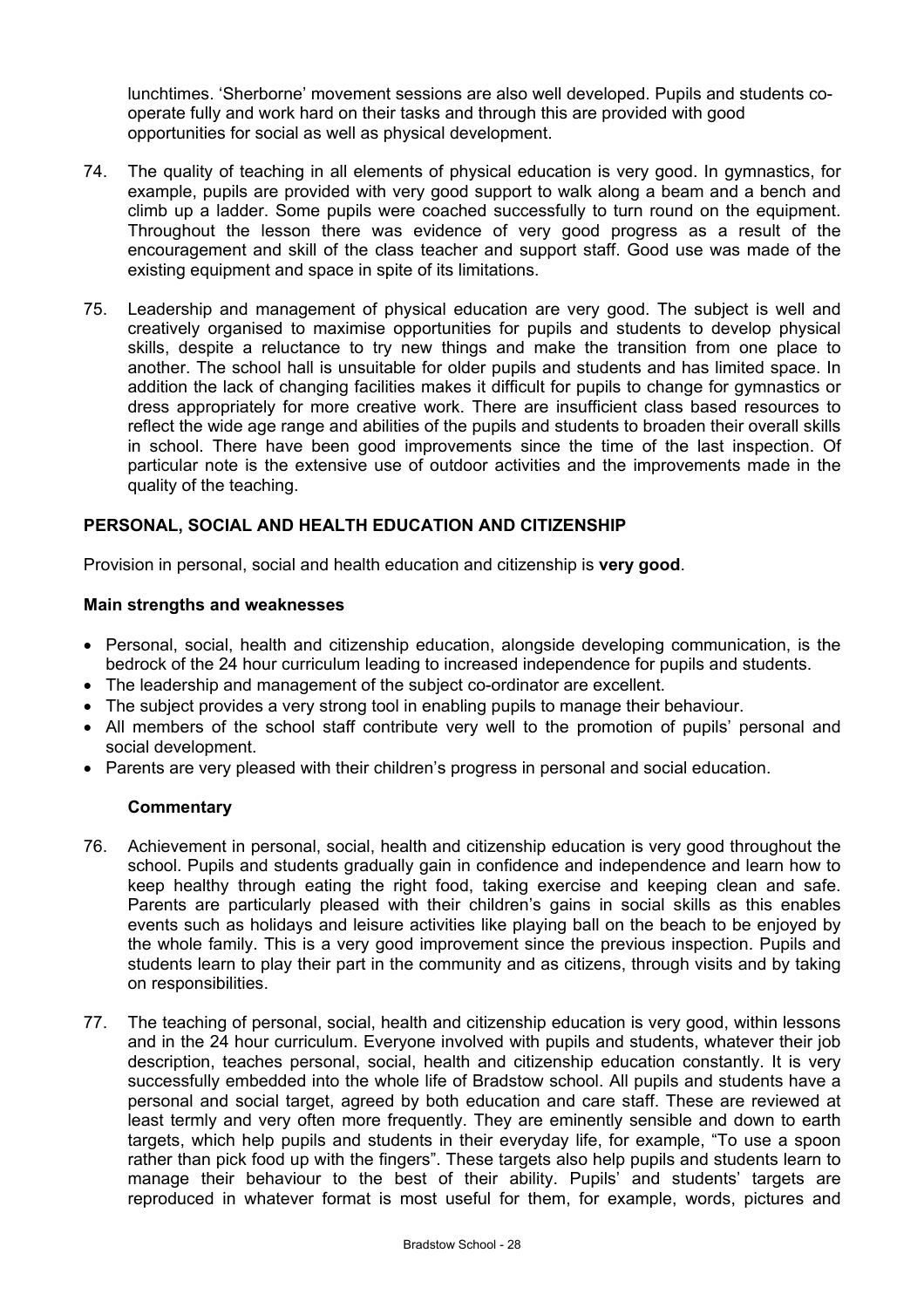symbols are printed out in an attractive way which will help the pupil or student to recognise what his/her target is. The way progress is assessed is rigorous and used very well to help pupils and students to move forward.

78. The co-ordinator knows her subject and the different needs of individual pupils and students very well. The scheme of work is very clear and very wide ranging. It is age and needs appropriate and includes a variety of approaches to ensure maximum impact. The coordinator was instrumental in the school being granted full accreditation for their Unified Guidance systems in 2003. This recognised the early start the school makes in recording achievement and the high quality of the target setting and action planning and procedures. All this has had a profound effect on the success of the subject across the whole school. Staff development is very good. Resources for staff, pupils and students are very good, they are wide ranging, informative and obviously used well. A particularly valuable human resource is the complementary therapists who provide a wide range of alternative opportunities for personal and social development through movement, music, story telling and sensory experiences.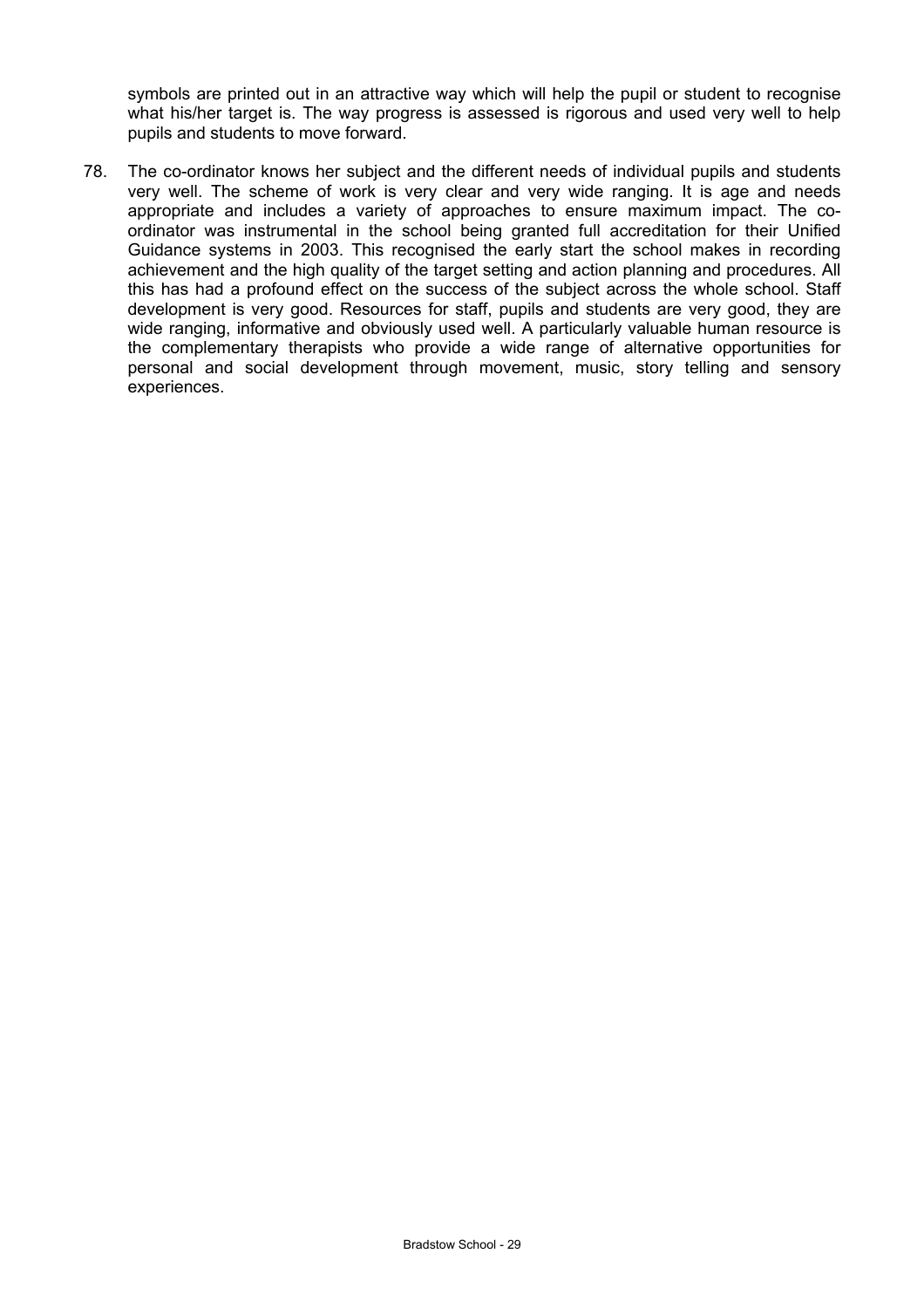# **PART D: SUMMARY OF THE MAIN INSPECTION JUDGEMENTS**

# **Inspection judgement** Grade **Grade**

| The overall effectiveness of the school                              | $\mathbf{2}$   |
|----------------------------------------------------------------------|----------------|
| How inclusive the school is                                          | 1              |
| How the school's effectiveness has changed since its last inspection | 3              |
| Value for money provided by the school                               | $\overline{2}$ |
|                                                                      |                |
| <b>Overall standards achieved</b>                                    | 3              |
| Pupils' achievement                                                  | 3              |
| Pupils' attitudes, values and other personal qualities               | $\overline{2}$ |
| Attendance                                                           | 1              |
| <b>Attitudes</b>                                                     | $\overline{2}$ |
| Behaviour, including the extent of exclusions                        | $\overline{2}$ |
| Pupils' spiritual, moral, social and cultural development            | $\overline{2}$ |
| The quality of education provided by the school                      | $\mathbf{2}$   |
| The quality of teaching                                              | $\overline{2}$ |
| How well pupils learn                                                | $\overline{2}$ |
| The quality of assessment                                            | $\overline{2}$ |
| How well the curriculum meets pupils needs                           | 3              |
| Enrichment of the curriculum, including out-of-school activities     | 3              |
| Accommodation and resources                                          | 3              |
| Pupils' care, welfare, health and safety                             | $\overline{2}$ |
| Support, advice and guidance for pupils                              | $\overline{2}$ |
| How well the school seeks and acts on pupils' views                  | 3              |
| The effectiveness of the school's links with parents                 | $\overline{2}$ |
| The quality of the school's links with the community                 | $\overline{2}$ |
| The school's links with other schools and colleges                   | $\overline{2}$ |
|                                                                      |                |

| The leadership and management of the school |  |
|---------------------------------------------|--|
| The governance of the school                |  |
| The leadership of the headteacher           |  |
| The leadership of other key staff           |  |
| The effectiveness of management             |  |

*Inspectors make judgements on a scale: excellent (grade 1); very good (2); good (3); satisfactory (4); unsatisfactory (5);*